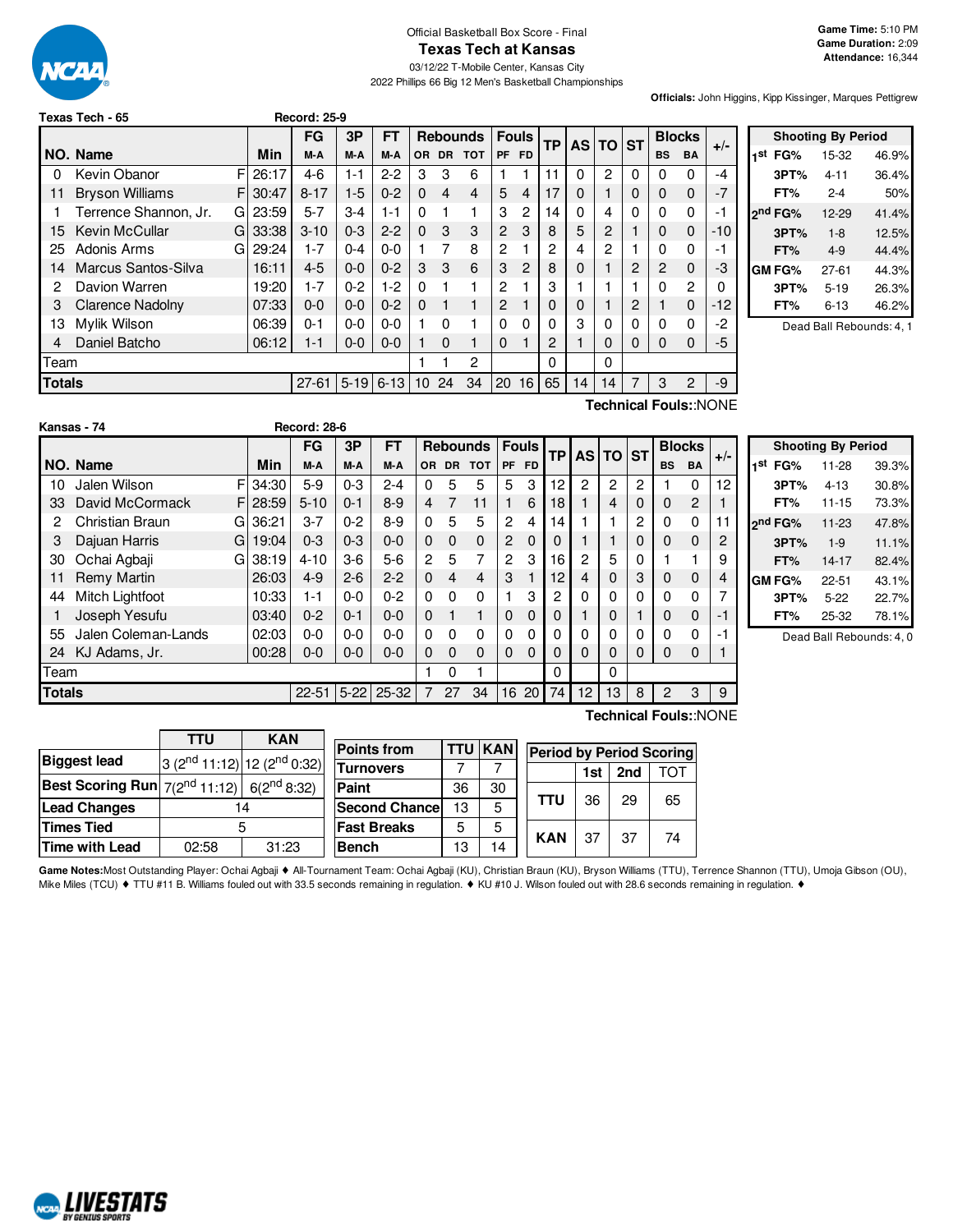

#### **Texas Tech at Kansas**

03/12/22 T-Mobile Center, Kansas City 2022 Phillips 66 Big 12 Men's Basketball Championships

**Officials:** John Higgins, Kipp Kissinger, Marques Pettigrew

### **Period 1**

#### **Quarter Starters:**

| KAN              | 2 Braun C<br>3 Harris D                                            | 10 Wilson J   |              | 30 Agbaji O                             | 33 McCormack D                                             |
|------------------|--------------------------------------------------------------------|---------------|--------------|-----------------------------------------|------------------------------------------------------------|
| TTU              | 0 Obanor K<br>1 Shannon, Jr. T                                     | 11 Williams B |              | 15 McCullar K                           | 25 Arms A                                                  |
| <b>Game Time</b> | <b>KAN</b>                                                         | <b>Score</b>  | <b>Diff</b>  |                                         | <b>TTU</b>                                                 |
| 20:00            | 33 MCCORMACK D jumpball won                                        |               |              | 11 WILLIAMS B jumpball lost             |                                                            |
| 19:36            | 33 MCCORMACK D 2pt FG in the paint, hook shot made (2)             | $2 - 0$       | $\mathbf{2}$ |                                         |                                                            |
| 19:36            | 30 AGBAJI O assist (1)                                             |               |              |                                         |                                                            |
| 19:21            |                                                                    | $2 - 2$       | 0            |                                         | 15 MCCULLAR K 2pt FG outside the paint, jump shot made (2) |
| 19:21            |                                                                    |               |              | 25 ARMS A assist (1)                    |                                                            |
| 18:56            | 2 BRAUN C 2pt FG outside the paint, floating jump shot made<br>(2) | $4 - 2$       | $\mathbf{2}$ |                                         |                                                            |
| 18:35            |                                                                    | 4-4           | 0            |                                         | 15 MCCULLAR K 2pt FG in the paint, layup made (4)          |
| 18:20            | 3 HARRIS D 3pt FG, jump shot missed                                |               |              |                                         |                                                            |
| 18:18            |                                                                    |               |              | 0 OBANOR K defensive rebound (1)        |                                                            |
| 18:08            |                                                                    |               |              | 25 ARMS A 3pt FG, jump shot missed      |                                                            |
| 18:06            | 33 MCCORMACK D defensive rebound (1)                               |               |              |                                         |                                                            |
| 18:06            | 33 MCCORMACK D foul drawn (1)                                      |               |              | 11 WILLIAMS B foul personal (1 - 1)     |                                                            |
| 18:06            |                                                                    |               |              | 11 WILLIAMS B substitution out          |                                                            |
| 18:06            |                                                                    |               |              | 14 SANTOS-SILVA M substitution in       |                                                            |
| 17:51            | 33 MCCORMACK D foul drawn (2)                                      |               |              | 14 SANTOS-SILVA M foul shooting (1 - 2) |                                                            |
| 17:51            | 33 MCCORMACK D free throw 1 - 2 made (3)                           | $5 - 4$       | $\mathbf{1}$ |                                         |                                                            |
| 17:51            | 33 MCCORMACK D free throw 2 - 2 made (4)                           | $6 - 4$       | $\mathbf{2}$ |                                         |                                                            |
| 17:32            |                                                                    |               |              | 15 MCCULLAR K 3pt FG, jump shot missed  |                                                            |
| 17:28            |                                                                    |               |              | 0 OBANOR K offensive rebound (2)        |                                                            |
| 17:26            |                                                                    | $6 - 7$       | $-1$         |                                         | 1 SHANNON, JR. T 3pt FG second chance, jump shot made (3)  |
| 17:26            |                                                                    |               |              | 15 MCCULLAR K assist (1)                |                                                            |
| 17:11            |                                                                    |               |              | 15 MCCULLAR K substitution out          |                                                            |
| 17:11            |                                                                    |               |              | 25 ARMS A substitution out              |                                                            |
| 17:11            |                                                                    |               |              | 2 WARREN D substitution in              |                                                            |
| 17:11            |                                                                    |               |              | 3 NADOLNY C substitution in             |                                                            |
| 16:56            | 30 AGBAJI O 3pt FG, jump shot made (3)                             | $9 - 7$       | $\mathbf{2}$ |                                         |                                                            |
| 16:56            | 10 WILSON J assist (1)                                             |               |              |                                         |                                                            |
| 16:34            | 10 WILSON J steal (1)                                              |               |              | 1 SHANNON, JR. T turnover lost ball (1) |                                                            |
| 16:30            | 2 BRAUN C foul drawn (1)                                           |               |              | 1 SHANNON, JR. T foul shooting (1 - 3)  |                                                            |
| 16:30            | 2 BRAUN C free throw fast break 1 - 2 missed                       |               |              |                                         |                                                            |
| 16:30            | offensive dead ball rebound (1)                                    |               |              |                                         |                                                            |
| 16:30            |                                                                    |               |              | 0 OBANOR K substitution out             |                                                            |
| 16:30            |                                                                    |               |              | 1 SHANNON, JR. T substitution out       |                                                            |
| 16:30            |                                                                    |               |              | 3 NADOLNY C substitution out            |                                                            |
| 16:30            |                                                                    |               |              | 11 WILLIAMS B substitution in           |                                                            |
| 16:30            |                                                                    |               |              | 13 WILSON M substitution in             |                                                            |
| 16:30            |                                                                    |               |              | 15 MCCULLAR K substitution in           |                                                            |
| 16:30            | 2 BRAUN C free throw fast break 2 - 2 made (3)                     | $10-7$        | 3            |                                         |                                                            |
| 16:02            |                                                                    | $10-9$        | $\mathbf{1}$ |                                         | 2 WARREN D 2pt FG outside the paint, jump shot made (2)    |
| 16:02            |                                                                    |               |              | 13 WILSON M assist (1)                  |                                                            |
| 15:42            | 33 MCCORMACK D 2pt FG in the paint, hook shot made (6)             | $12-9$        | 3            |                                         |                                                            |
| 15:27            | 10 WILSON J foul personal (1 - 1)                                  |               |              | 11 WILLIAMS B foul drawn (1)            |                                                            |

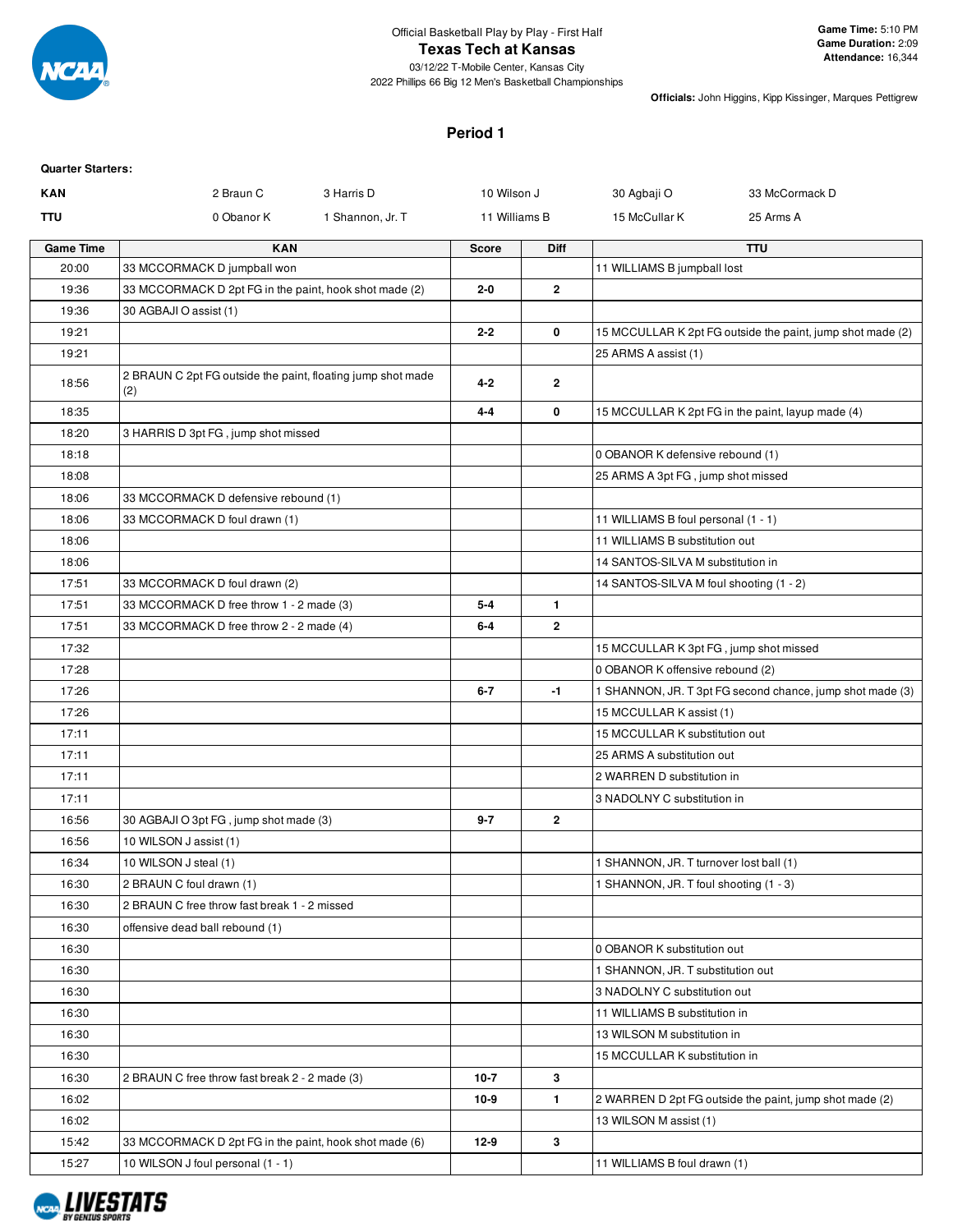

03/12/22 T-Mobile Center, Kansas City 2022 Phillips 66 Big 12 Men's Basketball Championships

| <b>Game Time</b> | <b>KAN</b>                                                                   | <b>Score</b>  | Diff         | <b>TTU</b>                                                               |
|------------------|------------------------------------------------------------------------------|---------------|--------------|--------------------------------------------------------------------------|
| 15:27            |                                                                              | Timeout media |              |                                                                          |
| 15:27            | 10 WILSON J substitution out                                                 |               |              |                                                                          |
| 15:27            | 11 MARTIN R substitution in                                                  |               |              |                                                                          |
| 15:27            |                                                                              |               |              | 13 WILSON M substitution out                                             |
| 15:27            |                                                                              |               |              | 25 ARMS A substitution in                                                |
| 15:14            |                                                                              | $12 - 11$     | $\mathbf{1}$ | 14 SANTOS-SILVA M 2pt FG in the paint, floating jump shot<br>made $(2)$  |
| 14:56            | 30 AGBAJI O 3pt FG, jump shot missed                                         |               |              |                                                                          |
| 14:53            |                                                                              |               |              | 15 MCCULLAR K defensive rebound (1)                                      |
| 14:40            | 11 MARTIN R steal (1)                                                        |               |              | 14 SANTOS-SILVA M turnover lost ball (1)                                 |
| 14:14            | 11 MARTIN R 2pt FG from turnover in the paint, layup missed                  |               |              |                                                                          |
| 14:11            |                                                                              |               |              | 25 ARMS A defensive rebound (1)                                          |
| 13:58            |                                                                              |               |              | 2 WARREN D 2pt FG outside the paint, jump shot missed                    |
| 13:51            |                                                                              |               |              | 14 SANTOS-SILVA M offensive rebound (1)                                  |
| 13:48            |                                                                              | $12 - 13$     | $-1$         | 14 SANTOS-SILVA M 2pt FG second chance in the paint, layup<br>made $(4)$ |
| 13:44            | 2 BRAUN C foul drawn (2)                                                     |               |              | 2 WARREN D foul shooting (1 - 4)                                         |
| 13:43            | 2 BRAUN C free throw 1 - 3 made (4)                                          | $13 - 13$     | 0            |                                                                          |
| 13:43            | 2 BRAUN C free throw 2 - 3 made (5)                                          | $14 - 13$     | 1.           |                                                                          |
| 13:43            | 33 MCCORMACK D substitution out                                              |               |              |                                                                          |
| 13:43            | 44 LIGHTFOOT M substitution in                                               |               |              |                                                                          |
| 13:43            |                                                                              |               |              | 2 WARREN D substitution out                                              |
| 13:43            |                                                                              |               |              | 14 SANTOS-SILVA M substitution out                                       |
| 13:43            |                                                                              |               |              | 0 OBANOR K substitution in                                               |
| 13:43            |                                                                              |               |              | 1 SHANNON, JR. T substitution in                                         |
| 13:43            | 2 BRAUN C free throw 3 - 3 made (6)                                          | $15 - 13$     | $\mathbf{2}$ |                                                                          |
| 13:33            |                                                                              | $15 - 16$     | $-1$         | 1 SHANNON, JR. T 3pt FG, jump shot made (6)                              |
| 13:33            |                                                                              |               |              | 15 MCCULLAR K assist (2)                                                 |
| 13:17            | 2 BRAUN C 2pt FG in the paint, layup made (8)                                | $17 - 16$     | 1.           |                                                                          |
| 12:59            |                                                                              | $17-18$       | $-1$         | 11 WILLIAMS B 2pt FG in the paint, layup made (2)                        |
| 12:47            | 30 AGBAJI O 3pt FG, jump shot made (6)                                       | 20-18         | $\mathbf{2}$ |                                                                          |
| 12:47            | 2 BRAUN C assist (1)                                                         |               |              |                                                                          |
| 12:27            | 3 HARRIS D foul shooting (1 - 2)                                             |               |              | 0 OBANOR K foul drawn (1)                                                |
| 12:27            |                                                                              | $20 - 19$     | $\mathbf{1}$ | 0 OBANOR K free throw 1 - 2 made (1)                                     |
| 12:27            | 3 HARRIS D substitution out                                                  |               |              |                                                                          |
| 12:27            | 10 WILSON J substitution in                                                  |               |              |                                                                          |
| 12:27            |                                                                              |               |              | 11 WILLIAMS B substitution out                                           |
| 12:27            |                                                                              |               |              | 15 MCCULLAR K substitution out                                           |
| 12:27            |                                                                              |               |              | 25 ARMS A substitution out                                               |
| 12:27            |                                                                              |               |              | 2 WARREN D substitution in                                               |
| 12:27            |                                                                              |               |              | 3 NADOLNY C substitution in                                              |
| 12:27            |                                                                              |               |              | 14 SANTOS-SILVA M substitution in                                        |
| 12:27            |                                                                              | 20-20         | 0            | 0 OBANOR K free throw 2 - 2 made (2)                                     |
| 12:15            | 10 WILSON J 3pt FG, jump shot missed                                         |               |              |                                                                          |
| 12:12            |                                                                              |               |              | 1 SHANNON, JR. T defensive rebound (1)                                   |
| 12:07            | 2 BRAUN C steal (1)                                                          |               |              | 1 SHANNON, JR. T turnover lost ball (2)                                  |
| 11:57            | 11 MARTIN R 3pt FG from turnover, jump shot missed                           |               |              |                                                                          |
|                  |                                                                              |               |              |                                                                          |
| 11:54            | 30 AGBAJI O offensive rebound (1)                                            |               |              |                                                                          |
| 11.54            | 30 AGBAJI O 2pt FG from turnover second chance in the paint,<br>layup missed |               |              |                                                                          |

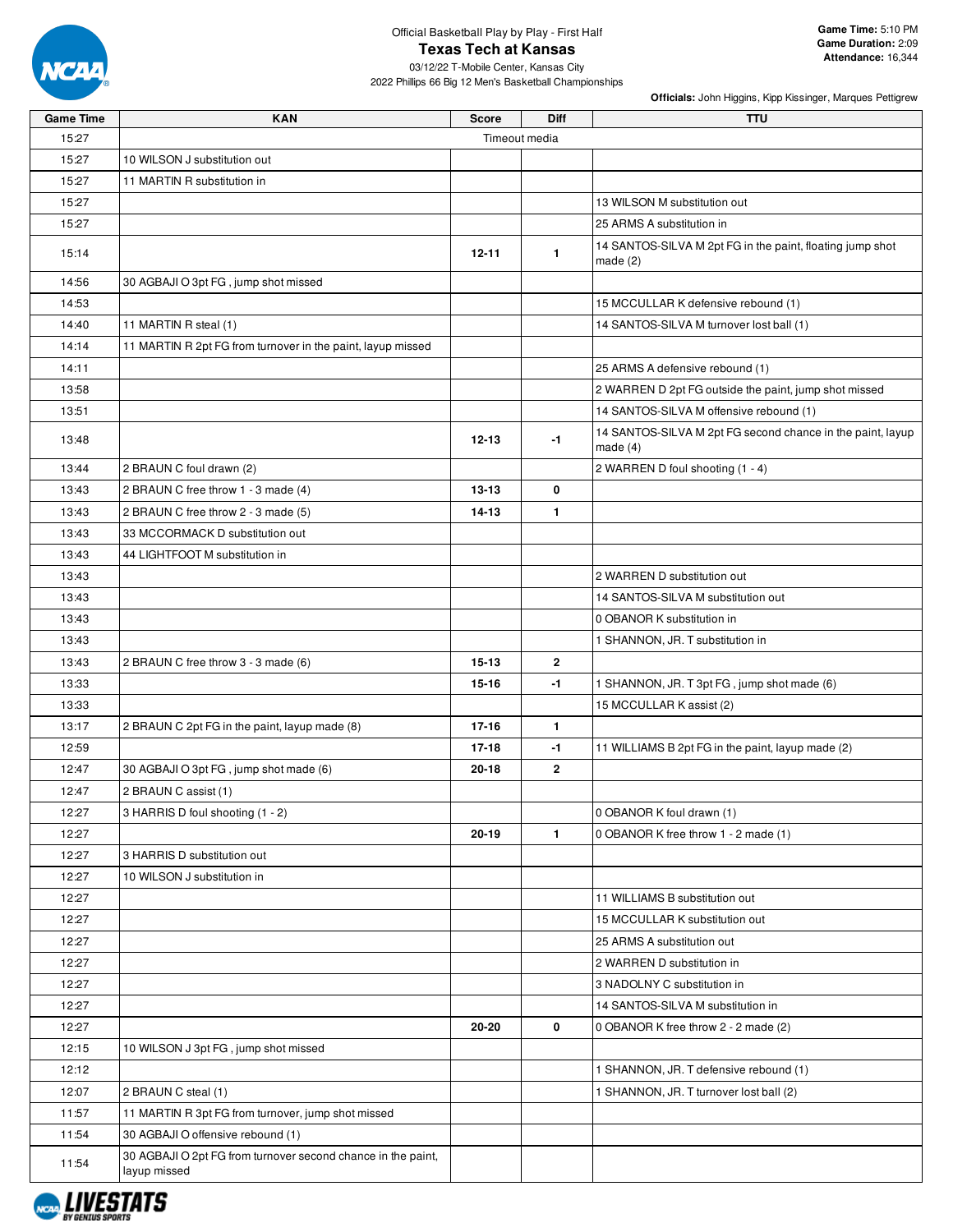

03/12/22 T-Mobile Center, Kansas City 2022 Phillips 66 Big 12 Men's Basketball Championships

| <b>Game Time</b> | <b>KAN</b>                                         | <b>Score</b> | <b>Diff</b>   | <b>TTU</b>                                                                |
|------------------|----------------------------------------------------|--------------|---------------|---------------------------------------------------------------------------|
| 11:53            |                                                    |              |               | 14 SANTOS-SILVA M defensive rebound (2)                                   |
| 11:35            | 11 MARTIN R steal (2)                              |              |               | 2 WARREN D turnover bad pass (1)                                          |
| 11:25            | 11 MARTIN R 3pt FG from turnover, jump shot missed |              |               |                                                                           |
| 11:23            |                                                    |              |               | 14 SANTOS-SILVA M defensive rebound (3)                                   |
| 10:57            |                                                    |              |               | 1 SHANNON, JR. T 3pt FG, jump shot missed                                 |
| 10:54            | 10 WILSON J defensive rebound (1)                  |              |               |                                                                           |
| 10:43            | 44 LIGHTFOOT M 2pt FG in the paint, layup made (2) | 22-20        | $\mathbf{2}$  |                                                                           |
| 10:43            | 30 AGBAJI O assist (2)                             |              |               |                                                                           |
| 10:43            | 44 LIGHTFOOT M foul drawn (1)                      |              |               | 3 NADOLNY C foul shooting (1 - 5)                                         |
| 10:43            |                                                    |              | Timeout media |                                                                           |
| 10:43            | 11 MARTIN R substitution out                       |              |               |                                                                           |
| 10:43            | 30 AGBAJI O substitution out                       |              |               |                                                                           |
| 10:43            | 1 YESUFU J substitution in                         |              |               |                                                                           |
| 10:43            | 3 HARRIS D substitution in                         |              |               |                                                                           |
| 10:43            |                                                    |              |               | 0 OBANOR K substitution out                                               |
| 10:43            |                                                    |              |               | 1 SHANNON, JR. T substitution out                                         |
| 10:43            |                                                    |              |               | 3 NADOLNY C substitution out                                              |
| 10:43            |                                                    |              |               | 11 WILLIAMS B substitution in                                             |
| 10:43            |                                                    |              |               | 15 MCCULLAR K substitution in                                             |
| 10:43            |                                                    |              |               | 25 ARMS A substitution in                                                 |
| 10:42            | 44 LIGHTFOOT M free throw 1 - 1 missed             |              |               |                                                                           |
| 10:40            |                                                    |              |               | 25 ARMS A defensive rebound (2)                                           |
| 10:17            | 1 YESUFU J steal (1)                               |              |               | 15 MCCULLAR K turnover bad pass (1)                                       |
| 10:10            | 3 HARRIS D foul offensive (2 - 3)                  |              |               | 14 SANTOS-SILVA M foul drawn (1)                                          |
| 10:10            | 3 HARRIS D turnover offensive (1)                  |              |               |                                                                           |
| 10:10            | 3 HARRIS D substitution out                        |              |               |                                                                           |
| 10:10            | 30 AGBAJI O substitution in                        |              |               |                                                                           |
| 10:10            |                                                    |              |               | 14 SANTOS-SILVA M substitution out                                        |
| 10:10            |                                                    |              |               | 0 OBANOR K substitution in                                                |
| 10:10            |                                                    |              |               | 2 WARREN D substitution out                                               |
| 10:10            |                                                    |              |               | 3 NADOLNY C substitution in                                               |
| 09:57            | 44 LIGHTFOOT M foul personal (1 - 4)               |              |               | 11 WILLIAMS B foul drawn (2)                                              |
| 09:55            |                                                    |              |               | 15 MCCULLAR K 2pt FG from turnover outside the paint, jump<br>shot missed |
| 09:51            |                                                    |              |               | 25 ARMS A offensive rebound (3)                                           |
| 09:49            |                                                    |              |               | 11 WILLIAMS B 3pt FG from turnover second chance, jump shot<br>missed     |
| 09:46            | 2 BRAUN C defensive rebound (1)                    |              |               |                                                                           |
| 09:31            | 2 BRAUN C foul drawn (3)                           |              |               | 0 OBANOR K foul shooting (1 - 6)                                          |
| 09:31            | 2 BRAUN C free throw 1 - 2 made (9)                | 23-20        | 3             |                                                                           |
| 09:31            | 44 LIGHTFOOT M substitution out                    |              |               |                                                                           |
| 09:31            | 33 MCCORMACK D substitution in                     |              |               |                                                                           |
| 09:31            | 2 BRAUN C free throw 2 - 2 made (10)               | 24-20        | 4             |                                                                           |
| 09:08            |                                                    |              |               | 11 WILLIAMS B 2pt FG outside the paint, jump shot missed                  |
| 09:06            | 30 AGBAJI O defensive rebound (2)                  |              |               |                                                                           |
| 09:01            | 1 YESUFU J 3pt FG, jump shot missed                |              |               |                                                                           |
| 08:58            |                                                    |              |               | 11 WILLIAMS B defensive rebound (1)                                       |
| 08:48            |                                                    |              |               | 25 ARMS A 3pt FG, jump shot missed                                        |
| 08:43            | 1 YESUFU J defensive rebound (1)                   |              |               |                                                                           |
| 08:35            | 10 WILSON J 3pt FG, jump shot missed               |              |               |                                                                           |

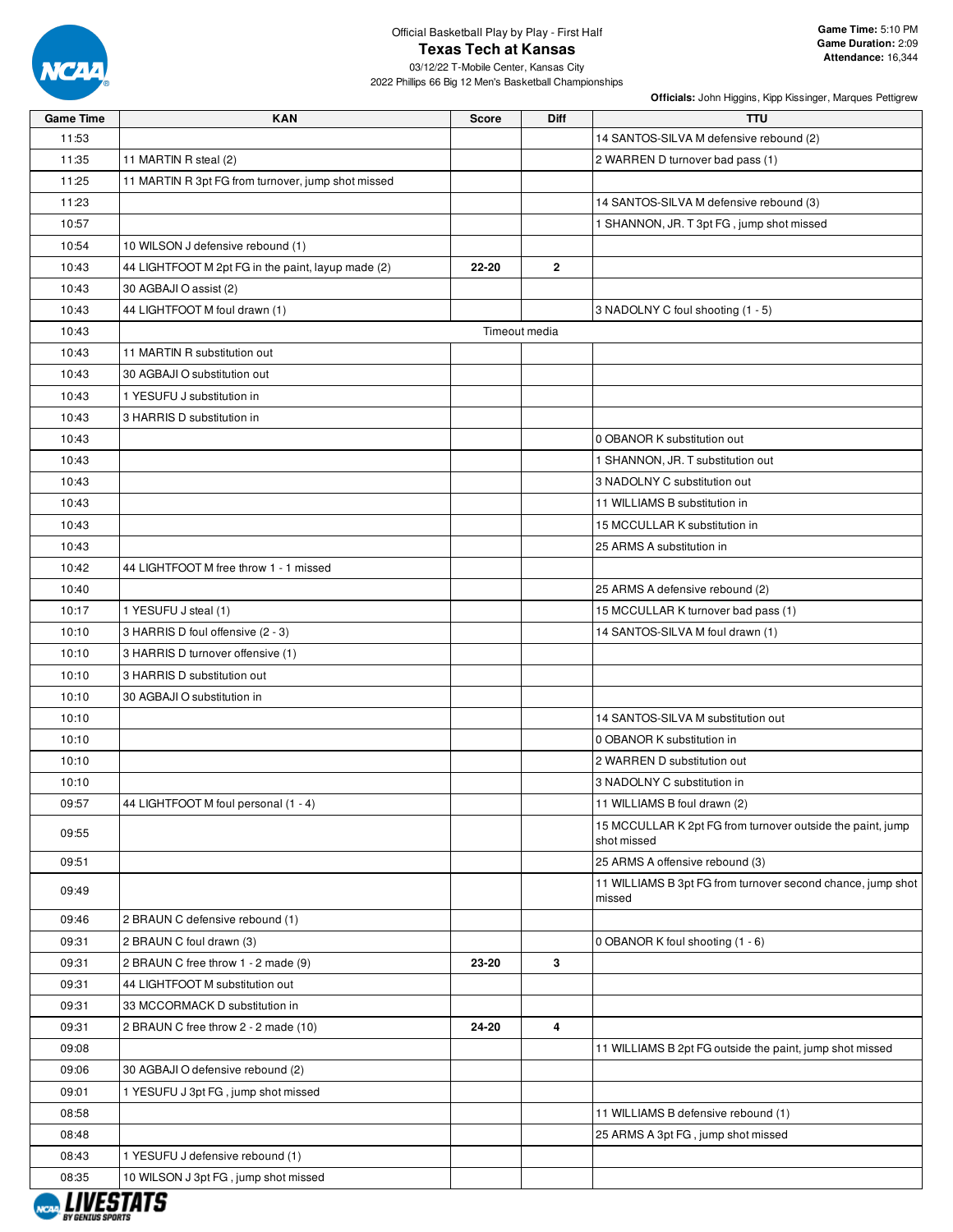

03/12/22 T-Mobile Center, Kansas City 2022 Phillips 66 Big 12 Men's Basketball Championships

| <b>Game Time</b> | <b>KAN</b>                                                                 | Score     | Diff          | <b>TTU</b>                                                                  |
|------------------|----------------------------------------------------------------------------|-----------|---------------|-----------------------------------------------------------------------------|
| 08:33            |                                                                            |           |               | defensive rebound (12)                                                      |
| 08:33            |                                                                            |           |               | 3 NADOLNY C substitution out                                                |
| 08:33            |                                                                            |           |               | 11 WILLIAMS B substitution out                                              |
| 08:33            |                                                                            |           |               | 15 MCCULLAR K substitution out                                              |
| 08:33            |                                                                            |           |               | 1 SHANNON, JR. T substitution in                                            |
| 08:33            |                                                                            |           |               | 2 WARREN D substitution in                                                  |
| 08:33            |                                                                            |           |               | 14 SANTOS-SILVA M substitution in                                           |
| 08:23            |                                                                            | 24-23     | $\mathbf{1}$  | 1 SHANNON, JR. T 3pt FG, jump shot made (9)                                 |
| 08:23            |                                                                            |           |               | 25 ARMS A assist (2)                                                        |
| 08:06            | 33 MCCORMACK D 2pt FG in the paint, layup made (8)                         | 26-23     | 3             |                                                                             |
| 08:06            | 1 YESUFU J assist (1)                                                      |           |               |                                                                             |
| 07:48            |                                                                            | 26-25     | $\mathbf{1}$  | 14 SANTOS-SILVA M 2pt FG in the paint, dunk, made (6)                       |
| 07:48            |                                                                            |           |               | 25 ARMS A assist (3)                                                        |
| 07:40            | 30 AGBAJI O 2pt FG in the paint, layup blocked                             |           |               |                                                                             |
| 07:40            |                                                                            |           |               | 14 SANTOS-SILVA M block (1)                                                 |
| 07:35            |                                                                            |           |               | 25 ARMS A defensive rebound (4)                                             |
| 07:35            |                                                                            |           |               | 25 ARMS A turnover bad pass (1)                                             |
| 07:35            |                                                                            |           | Timeout media |                                                                             |
| 07:35            |                                                                            |           |               | 14 SANTOS-SILVA M substitution out                                          |
| 07:35            |                                                                            |           |               | 11 WILLIAMS B substitution in                                               |
| 07:21            | 1 YESUFU J 2pt FG from turnover in the paint, floating jump shot<br>missed |           |               |                                                                             |
| 07:17            |                                                                            |           |               | 25 ARMS A defensive rebound (5)                                             |
| 07:11            |                                                                            |           |               | 11 WILLIAMS B 3pt FG, jump shot missed                                      |
| 07:09            |                                                                            |           |               | 0 OBANOR K offensive rebound (3)                                            |
| 07:03            | jump ball situation                                                        |           |               |                                                                             |
| 07:03            | 1 YESUFU J substitution out                                                |           |               |                                                                             |
| 07:03            | 11 MARTIN R substitution in                                                |           |               |                                                                             |
| 06:58            |                                                                            | $26 - 27$ | $-1$          | 11 WILLIAMS B 2pt FG second chance outside the paint, jump<br>shot made (4) |
| 06:36            | 33 MCCORMACK D foul drawn (3)                                              |           |               | 2 WARREN D foul personal (2 - 7)                                            |
| 06:36            |                                                                            |           |               | 2 WARREN D substitution out                                                 |
| 06:36            |                                                                            |           |               | 15 MCCULLAR K substitution in                                               |
| 06:36            | 33 MCCORMACK D 1&1 free throw 1 made (9)                                   | $27 - 27$ | 0             |                                                                             |
| 06:35            | 33 MCCORMACK D 1&1 free throw 2 missed                                     |           |               |                                                                             |
| 06:33            |                                                                            |           |               | 25 ARMS A defensive rebound (6)                                             |
| 06:18            |                                                                            |           |               | 11 WILLIAMS B 2pt FG in the paint, layup missed                             |
| 06:15            | 33 MCCORMACK D defensive rebound (2)                                       |           |               |                                                                             |
| 06:10            | 10 WILSON J 2pt FG outside the paint, jump shot missed                     |           |               |                                                                             |
| 06:09            |                                                                            |           |               | 11 WILLIAMS B defensive rebound (2)                                         |
| 06:09            | 33 MCCORMACK D foul personal (1 - 5)                                       |           |               | 11 WILLIAMS B foul drawn (3)                                                |
| 06:09            |                                                                            |           |               | 11 WILLIAMS B substitution out                                              |
| 06:09            |                                                                            |           |               | 14 SANTOS-SILVA M substitution in                                           |
| 05:52            |                                                                            |           |               | 14 SANTOS-SILVA M 2pt FG in the paint, hook shot missed                     |
| 05:49            | 11 MARTIN R defensive rebound (1)                                          |           |               |                                                                             |
| 05:34            | 2 BRAUN C 2pt FG in the paint, jump shot missed                            |           |               |                                                                             |
| 05:31            | 33 MCCORMACK D offensive rebound (3)                                       |           |               |                                                                             |
| 05:27            | 33 MCCORMACK D turnover out of bounds (1)                                  |           |               |                                                                             |
| 05:12            |                                                                            |           |               | 25 ARMS A turnover bad pass (2)                                             |
| 05:12            | 33 MCCORMACK D substitution out                                            |           |               |                                                                             |
|                  |                                                                            |           |               |                                                                             |

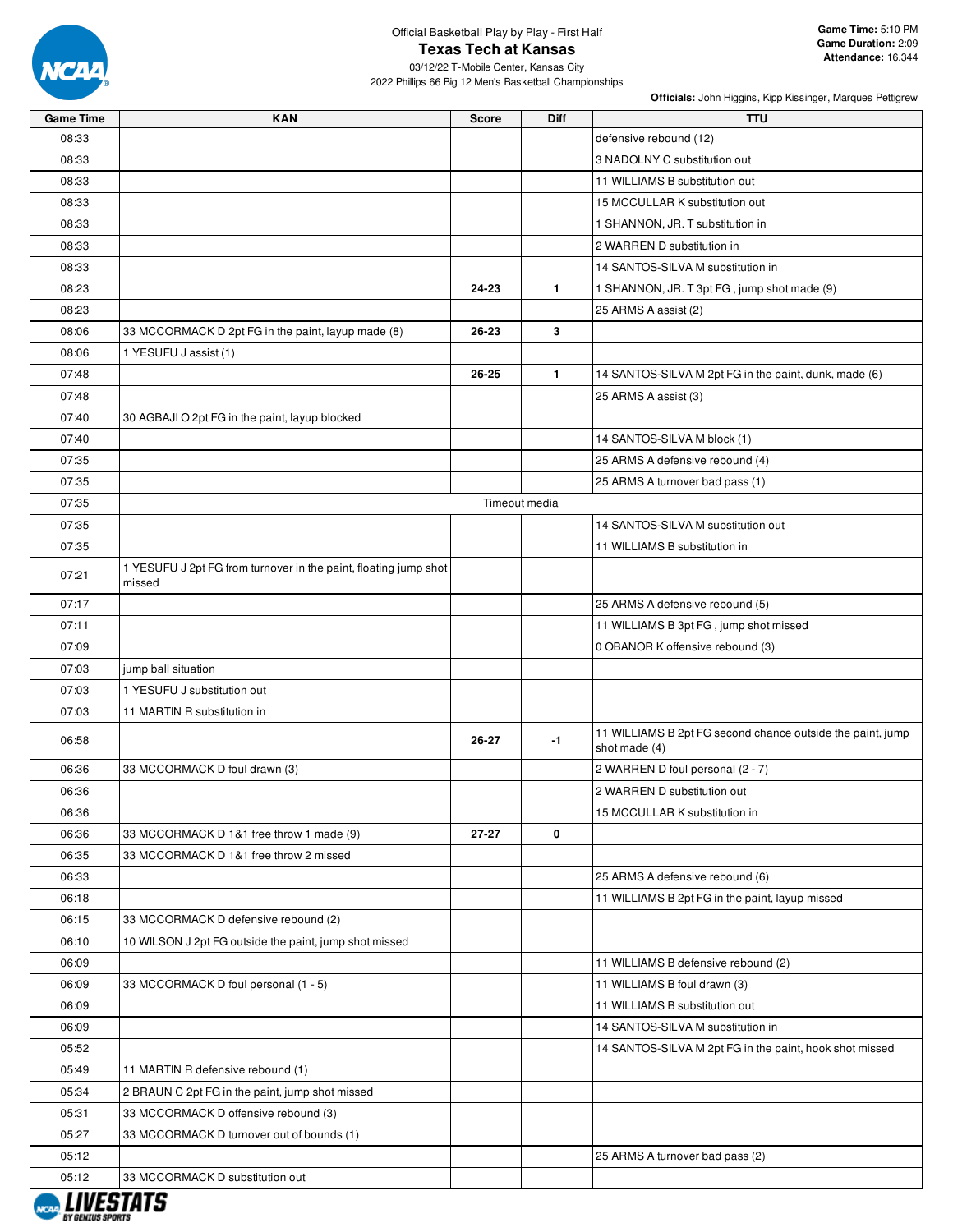

03/12/22 T-Mobile Center, Kansas City 2022 Phillips 66 Big 12 Men's Basketball Championships

| <b>Game Time</b> | <b>KAN</b>                                                             | <b>Score</b> | Diff                    | <b>TTU</b>                                                                    |
|------------------|------------------------------------------------------------------------|--------------|-------------------------|-------------------------------------------------------------------------------|
| 05:12            | 44 LIGHTFOOT M substitution in                                         |              |                         |                                                                               |
| 05:12            |                                                                        |              |                         | 0 OBANOR K substitution out                                                   |
| 05:12            |                                                                        |              |                         | 1 SHANNON, JR. T substitution out                                             |
| 05:12            |                                                                        |              |                         | 25 ARMS A substitution out                                                    |
| 05:12            |                                                                        |              |                         | 3 NADOLNY C substitution in                                                   |
| 05:12            |                                                                        |              |                         | 11 WILLIAMS B substitution in                                                 |
| 05:12            |                                                                        |              |                         | 13 WILSON M substitution in                                                   |
| 04:44            | 30 AGBAJI O foul offensive (1 - 6)                                     |              |                         | 15 MCCULLAR K foul drawn (1)                                                  |
| 04:44            | 30 AGBAJI O turnover offensive (1)                                     |              |                         |                                                                               |
| 04:44            |                                                                        |              |                         | 3 NADOLNY C substitution out                                                  |
| 04:44            |                                                                        |              |                         | 1 SHANNON, JR. T substitution in                                              |
| 04:27            |                                                                        |              |                         | 15 MCCULLAR K 2pt FG from turnover in the paint, floating<br>jump shot missed |
| 04:24            | 2 BRAUN C defensive rebound (2)                                        |              |                         |                                                                               |
| 04:14            | 11 MARTIN R 3pt FG, jump shot made (3)                                 | 30-27        | 3                       |                                                                               |
| 04:14            | 10 WILSON J assist (2)                                                 |              |                         |                                                                               |
| 03:53            |                                                                        |              |                         | 15 MCCULLAR K 2pt FG in the paint, layup missed                               |
| 03:50            |                                                                        |              |                         | 14 SANTOS-SILVA M offensive rebound (4)                                       |
| 03:49            |                                                                        | 30-29        | 1                       | 14 SANTOS-SILVA M 2pt FG second chance in the paint, hook<br>shot made (8)    |
| 03:31            |                                                                        |              | Timeout media           |                                                                               |
| 03:30            |                                                                        |              |                         | 13 WILSON M substitution out                                                  |
| 03:30            |                                                                        |              |                         | 15 MCCULLAR K substitution out                                                |
| 03:30            |                                                                        |              |                         | 3 NADOLNY C substitution in                                                   |
| 03:30            |                                                                        |              |                         | 25 ARMS A substitution in                                                     |
| 03:25            | 44 LIGHTFOOT M foul drawn (2)                                          |              |                         | 25 ARMS A foul personal (1 - 8)                                               |
| 03:25            |                                                                        |              |                         | 11 WILLIAMS B substitution out                                                |
| 03:25            |                                                                        |              |                         | 4 BATCHO D substitution in                                                    |
| 03:24            | 44 LIGHTFOOT M 1&1 free throw 1 missed                                 |              |                         |                                                                               |
| 03:23            |                                                                        |              |                         | 25 ARMS A defensive rebound (7)                                               |
| 03:14            | 44 LIGHTFOOT M foul drawn (3)                                          |              |                         | 1 SHANNON, JR. T foul offensive (2 - 9)                                       |
| 03:14            |                                                                        |              |                         | 1 SHANNON, JR. T turnover offensive (3)                                       |
| 03:14            | 44 LIGHTFOOT M substitution out                                        |              |                         |                                                                               |
| 03:14            | 33 MCCORMACK D substitution in                                         |              |                         |                                                                               |
| 03:14            |                                                                        |              |                         | 14 SANTOS-SILVA M substitution out                                            |
| 03:14            |                                                                        |              |                         | 0 OBANOR K substitution in                                                    |
| 03:14            |                                                                        |              |                         | 1 SHANNON, JR. T substitution out                                             |
| 03:14            |                                                                        |              |                         | 15 MCCULLAR K substitution in                                                 |
| 03:02            | 33 MCCORMACK D 2pt FG from turnover in the paint, jump shot<br>blocked |              |                         |                                                                               |
| 03:02            |                                                                        |              |                         | 3 NADOLNY C block (1)                                                         |
| 02:58            |                                                                        |              |                         | 3 NADOLNY C defensive rebound (1)                                             |
| 02:49            |                                                                        | 30-31        | -1                      | 4 BATCHO D 2pt FG in the paint, layup made (2)                                |
| 02:49            |                                                                        |              |                         | 15 MCCULLAR K assist (3)                                                      |
| 02:31            | 11 MARTIN R 3pt FG, jump shot made (6)                                 | 33-31        | $\overline{\mathbf{2}}$ |                                                                               |
| 02:13            |                                                                        |              |                         | 25 ARMS A 3pt FG, jump shot missed                                            |
| 02:10            | 10 WILSON J defensive rebound (2)                                      |              |                         |                                                                               |
| 02:07            | 10 WILSON J turnover bad pass (1)                                      |              |                         | 3 NADOLNY C steal (1)                                                         |
| 02:03            | 10 WILSON J foul shooting (2 - 7)                                      |              |                         | 3 NADOLNY C foul drawn (1)                                                    |
| 02:03            |                                                                        |              |                         | 3 NADOLNY C free throw fast break 1 - 2 missed                                |

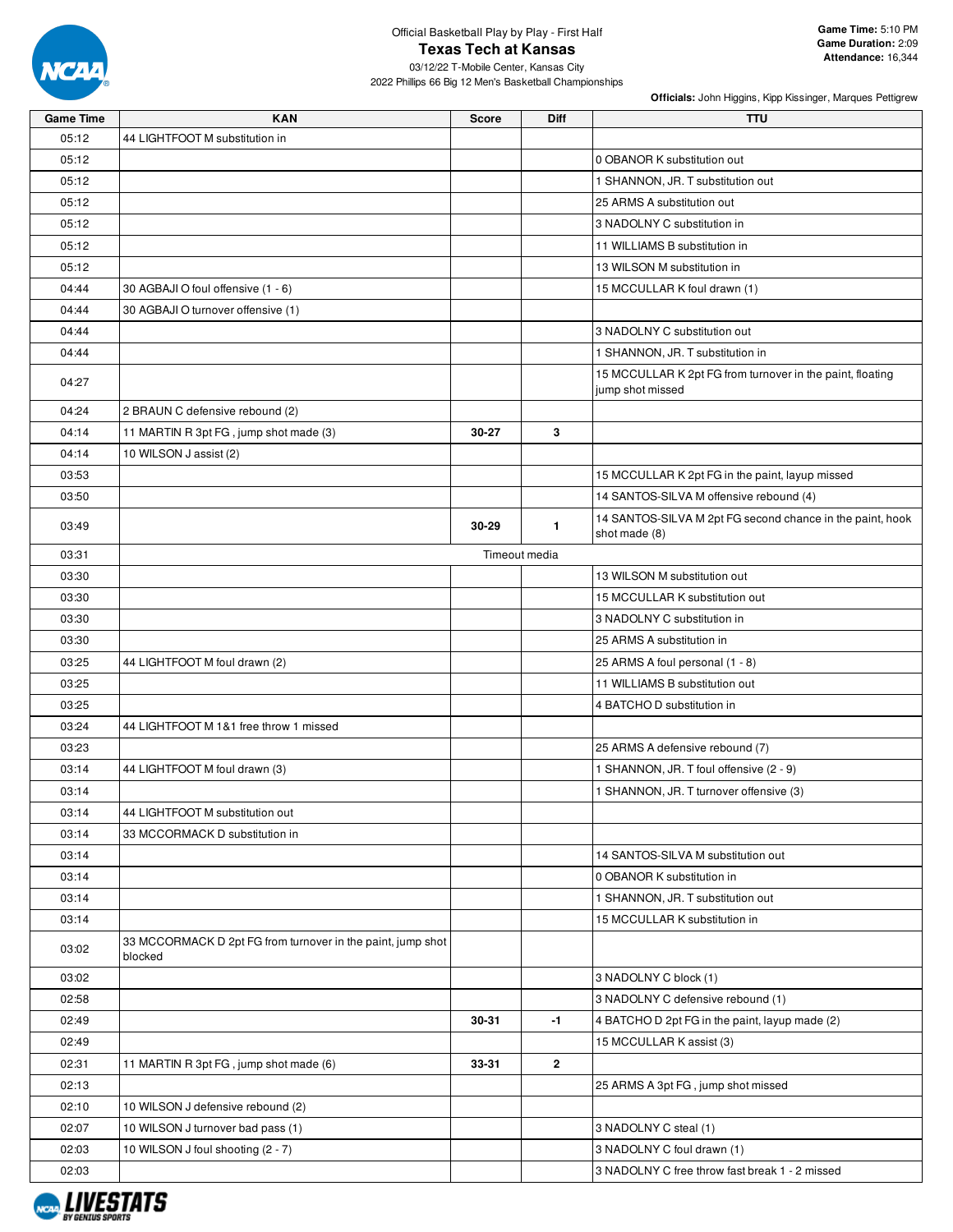

03/12/22 T-Mobile Center, Kansas City 2022 Phillips 66 Big 12 Men's Basketball Championships

| <b>Game Time</b> | <b>KAN</b>                                                            | <b>Score</b>         | Diff         | <b>TTU</b>                                                                   |  |  |  |  |  |  |
|------------------|-----------------------------------------------------------------------|----------------------|--------------|------------------------------------------------------------------------------|--|--|--|--|--|--|
| 02:03            |                                                                       |                      |              | offensive dead ball rebound (1)                                              |  |  |  |  |  |  |
| 02:03            | 10 WILSON J substitution out                                          |                      |              |                                                                              |  |  |  |  |  |  |
| 02:03            | 55 COLEMAN-LANDS J substitution in                                    |                      |              |                                                                              |  |  |  |  |  |  |
| 02:02            |                                                                       |                      |              | 3 NADOLNY C free throw fast break 2 - 2 missed                               |  |  |  |  |  |  |
| 02:01            | 30 AGBAJI O defensive rebound (3)                                     |                      |              |                                                                              |  |  |  |  |  |  |
| 01:50            | 11 MARTIN R foul drawn (1)                                            |                      |              | 15 MCCULLAR K foul shooting (1 - 10)                                         |  |  |  |  |  |  |
| 01:50            | 11 MARTIN R free throw 1 - 2 made (7)                                 | 34-31                | 3            |                                                                              |  |  |  |  |  |  |
| 01:50            |                                                                       |                      |              | 3 NADOLNY C substitution out                                                 |  |  |  |  |  |  |
| 01:50            |                                                                       |                      |              | 4 BATCHO D substitution out                                                  |  |  |  |  |  |  |
| 01:50            |                                                                       |                      |              | 11 WILLIAMS B substitution in                                                |  |  |  |  |  |  |
| 01:50            |                                                                       |                      |              | 13 WILSON M substitution in                                                  |  |  |  |  |  |  |
| 01:50            | 11 MARTIN R free throw 2 - 2 made (8)                                 | 35-31                | 4            |                                                                              |  |  |  |  |  |  |
| 01:30            |                                                                       | 35-33                | $\mathbf{2}$ | 0 OBANOR K 2pt FG in the paint, layup made (4)                               |  |  |  |  |  |  |
| 01:30            |                                                                       |                      |              | 13 WILSON M assist (2)                                                       |  |  |  |  |  |  |
| 01:19            | 30 AGBAJI O 3pt FG, jump shot missed                                  |                      |              |                                                                              |  |  |  |  |  |  |
| 01:16            |                                                                       |                      |              | 0 OBANOR K defensive rebound (4)                                             |  |  |  |  |  |  |
| 01:04            |                                                                       |                      |              | 11 WILLIAMS B 2pt FG in the paint, jump shot missed                          |  |  |  |  |  |  |
| 01:02            | 33 MCCORMACK D defensive rebound (4)                                  |                      |              |                                                                              |  |  |  |  |  |  |
| 00:57            | Timeout 30 Sec                                                        |                      |              |                                                                              |  |  |  |  |  |  |
| 00:38            | 11 MARTIN R 2pt FG outside the paint, pull up jump shot made<br>(10)  | 37-33                | 4            |                                                                              |  |  |  |  |  |  |
| 00:15            |                                                                       | 37-36                | $\mathbf{1}$ | 11 WILLIAMS B 3pt FG, jump shot made (7)                                     |  |  |  |  |  |  |
| 00:15            |                                                                       |                      |              | 13 WILSON M assist (3)                                                       |  |  |  |  |  |  |
| 00:09            | 30 AGBAJI O turnover bad pass (2)                                     |                      |              | 25 ARMS A steal (1)                                                          |  |  |  |  |  |  |
| 00:04            |                                                                       |                      |              | 0 OBANOR K 2pt FG from turnover in the paint, layup missed                   |  |  |  |  |  |  |
| 00:01            |                                                                       |                      |              | 13 WILSON M offensive rebound (1)                                            |  |  |  |  |  |  |
| 00:01            |                                                                       |                      |              | 13 WILSON M 2pt FG from turnover second chance in the paint,<br>layup missed |  |  |  |  |  |  |
| 00:00            | 2 BRAUN C defensive rebound (3)                                       |                      |              |                                                                              |  |  |  |  |  |  |
| 00:00            | 33 MCCORMACK D 3pt FG, jump shot missed                               |                      |              |                                                                              |  |  |  |  |  |  |
| 00:00            | 33 MCCORMACK D offensive rebound (5)                                  |                      |              |                                                                              |  |  |  |  |  |  |
| 00:00            | 33 MCCORMACK D 2pt FG second chance in the paint, jump<br>shot missed |                      |              |                                                                              |  |  |  |  |  |  |
| 00:00            |                                                                       |                      |              | defensive dead ball rebound (2)                                              |  |  |  |  |  |  |
|                  |                                                                       | <b>END OF PERIOD</b> |              |                                                                              |  |  |  |  |  |  |
|                  | <b>KAN 37-36 TTU</b>                                                  |                      |              |                                                                              |  |  |  |  |  |  |

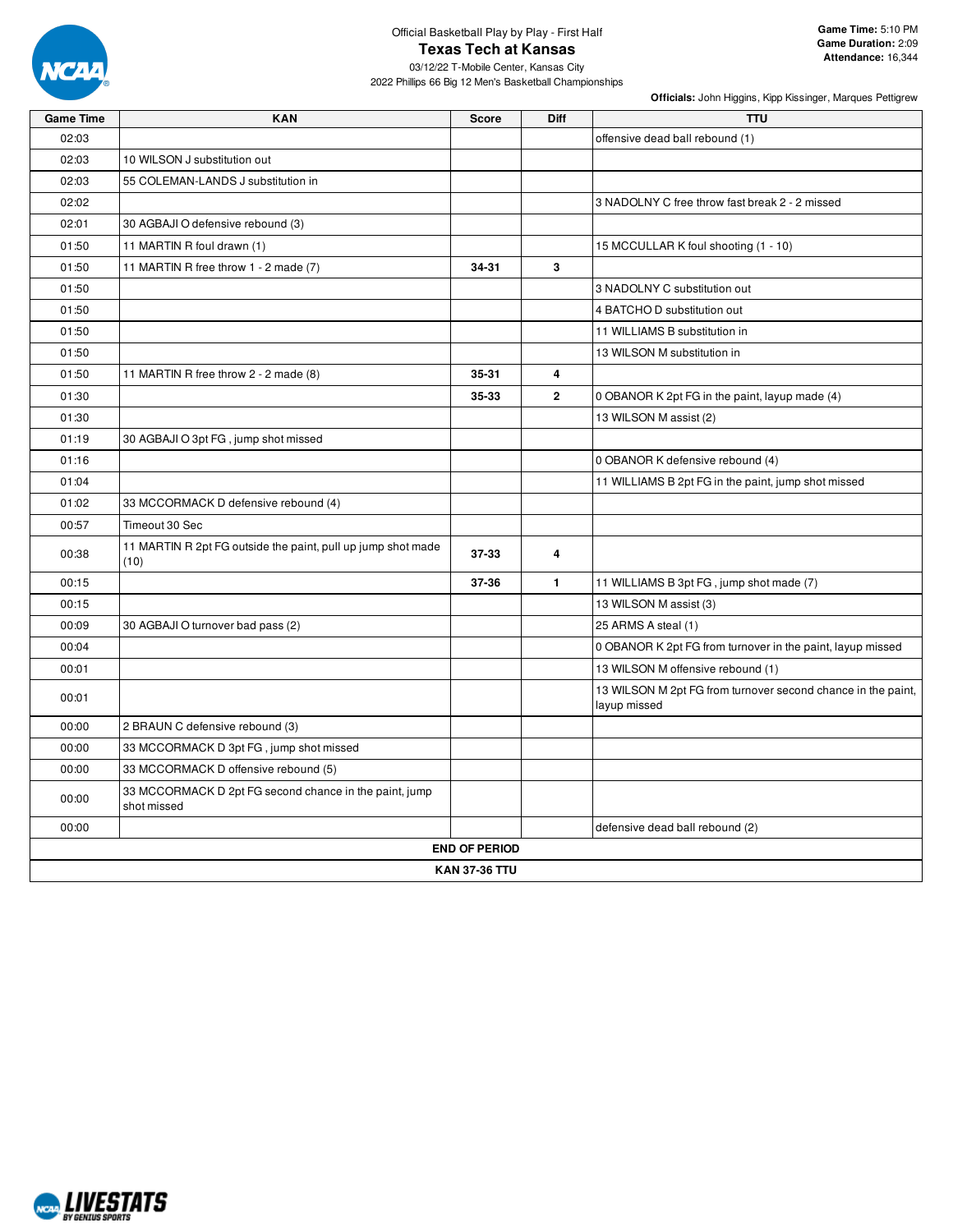

**Texas Tech - 36**

2022 Phillips 66 Big 12 Men's Basketball Championships

**Officials:** John Higgins, Kipp Kissinger, Marques Pettigrew

#### F 14:42  $F13:10$ G 11:21  $G$  15:22  $G$  14:50 **NO.** Name Min **FG 3P FT Rebounds Fouls TP AS TO ST**  $\begin{bmatrix} \mathsf{B} \mathsf{B} \end{bmatrix}$  **Blocks**  $\begin{bmatrix} \mathsf{B} \mathsf{B} \end{bmatrix}$  **ADDELA**  $\begin{bmatrix} \mathsf{B} \mathsf{B} \end{bmatrix}$  **PR**  $\begin{bmatrix} \mathsf{B} \mathsf{B} \end{bmatrix}$  **BLOCKS**  $\begin{bmatrix} \mathsf{B} \mathsf{B} \end{bmatrix}$   $\begin{bmatrix} \mathsf{B} \mathsf{B} \end{bmatrix}$   $\begin{bmatrix} \mathsf{B} \mathsf{B} \end{bmatrix}$  0 Kevin Obanor F | 14:42 | 1-2 | 0-0 | 2-2 | 2 2 4 | 1 1 | 4 | 0 | 0 | 0 | 0 | 0 | -1 11 Bryson Williams F | 13:10 | 3-8 | 1-3 | 0-0 | 0 2 | 2 | 1 | 3 | 7 | 0 | 0 | 0 | 0 | 0 | 1 1 Terrence Shannon, Jr. G 11:21 3-4 3-4 0-0 0 1 1 2 0 9 0 3 0 0 0 0 0 15 Kevin McCullar G | 15:22 | 2-6 | 0-1 | 0-0 | 0 | 1 | 1 | 1 | 1 | 4 | 3 | 1 | 0 | 0 | 0 | -2 25 Adonis Arms 14:50 0-3 0-3 0-0 1 6 7 1 0 0 3 2 1 0 0 5 14 Marcus Santos-Silva | 10:33 | 4-5 | 0-0 | 0-0 | 2 2 4 | 1 1 | 8 | 0 | 1 | 0 | 1 0 | 0 2 Davion Warren | 07:42 | 1-2 | 0-0 | 0-0 | 0 0 0 | 2 0 | 2 | 0 | 1 | 0 | 0 0 | 2 3 Clarence Nadolny 06:10 0-0 0-0 0-2 0 1 1 1 1 0 0 0 1 1 0 -8 13 Mylik Wilson 04:35 0-1 0-0 0-0 1 0 1 0 0 0 3 0 0 0 0 0 4 Daniel Batcho 01:35 1-1 0-0 0-0 0 0 0 0 0 2 0 0 0 0 0 -2 Team 0 1 1 0 0 **Totals** 15-32 4-11 2-4 6 16 22 10 7 36 9 8 2 2 2 0 -1

|     | <b>Shooting By Period</b> |          |       |  |  |  |  |  |  |  |  |
|-----|---------------------------|----------|-------|--|--|--|--|--|--|--|--|
| 1st | FG%                       | 15-32    | 46.9% |  |  |  |  |  |  |  |  |
|     | 3PT%                      | 4-11     | 36.4% |  |  |  |  |  |  |  |  |
|     | FT%                       | $2 - 4$  | 50%   |  |  |  |  |  |  |  |  |
|     | GM FG%                    | 15-32    | 46.9% |  |  |  |  |  |  |  |  |
|     | 3PT%                      | $4 - 11$ | 36.4% |  |  |  |  |  |  |  |  |
|     | FT%                       | $2 - 4$  | 50.0% |  |  |  |  |  |  |  |  |

Dead Ball Rebounds: 1, 1

| Kans |
|------|
|------|

**Technical Fouls:**:NONE

|               |                     |    |       | FG      | 3P       | FT        |                |           | <b>Rebounds</b> |                | <b>Fouls</b> | <b>TP</b> | <b>AS</b> | <b>TO ST</b> |              | <b>Blocks</b> |                       | $+/-$ |
|---------------|---------------------|----|-------|---------|----------|-----------|----------------|-----------|-----------------|----------------|--------------|-----------|-----------|--------------|--------------|---------------|-----------------------|-------|
|               | NO. Name            |    | Min   | M-A     | M-A      | M-A       | OR.            | <b>DR</b> | <b>TOT</b>      | <b>PF</b>      | <b>FD</b>    |           |           |              |              | <b>BS</b>     | <b>BA</b>             |       |
| 10            | Jalen Wilson        | F  | 14:57 | $0 - 3$ | $0 - 2$  | $0 - 0$   | 0              | 2         | 2               | 2              | $\Omega$     | 0         | 2         |              |              | 0             | $\Omega$              | 4     |
| 33            | David McCormack     | F  | 13:50 | $3-6$   | $0 - 1$  | $3-4$     | $\overline{2}$ | 3         | 5               |                | 3            | 9         | 0         |              | 0            | 0             |                       | $-2$  |
| 2             | Christian Braun     | GI | 20:00 | $2 - 3$ | $0 - 0$  | $6 - 7$   | 0              | 3         | 3               | 0              | 3            | 10        |           | 0            |              | 0             | 0                     |       |
| З             | Dajuan Harris       | Gl | 08:06 | $0 - 1$ | $0 - 1$  | $0 - 0$   | $\Omega$       | 0         | $\mathbf 0$     | $\overline{2}$ | $\Omega$     | $\Omega$  | 0         |              | 0            | $\mathbf 0$   | $\mathbf 0$           |       |
| 30            | Ochai Agbaji        | G  | 19:27 | $2 - 6$ | $2 - 4$  | $0 - 0$   |                | 2         | 3               |                | 0            | 6         | 2         | 2            | $\mathbf{0}$ | $\Omega$      |                       |       |
| 11            | <b>Remy Martin</b>  |    | 11:47 | $3-6$   | $2 - 4$  | $2 - 2$   | $\Omega$       |           | 1               | $\Omega$       |              | 10        | 0         | 0            | 2            | $\Omega$      | $\Omega$              | $-1$  |
| 44            | Mitch Lightfoot     |    | 06:10 | 1-1     | $0 - 0$  | $0 - 2$   | 0              | 0         | 0               |                | 3            | 2         | 0         | $\Omega$     | 0            | $\Omega$      | $\Omega$              | 3     |
|               | Joseph Yesufu       |    | 03:40 | $0 - 2$ | $0 - 1$  | $0 - 0$   | 0              |           |                 | $\Omega$       | $\Omega$     | 0         |           | $\mathbf 0$  |              | 0             | $\Omega$              | -1    |
| 55            | Jalen Coleman-Lands |    | 02:03 | $0-0$   | $0-0$    | $0 - 0$   | 0              | 0         | 0               | 0              | $\Omega$     | 0         | 0         | 0            | 0            | $\Omega$      | 0                     | -1    |
| Team          |                     |    |       |         |          |           | 0              | $\Omega$  | $\Omega$        |                |              | $\Omega$  |           | $\Omega$     |              |               |                       |       |
| <b>Totals</b> |                     |    |       | $11-28$ | $4 - 13$ | $11 - 15$ | 3              | 12        | 15              |                | 10           | 37        | 6         | 5            | 5            | 0             | 2                     |       |
|               |                     |    |       |         |          |           |                |           |                 |                |              |           |           |              |              |               | Technical Fouls::NONF |       |

| <b>Shooting By Period</b> |           |       |  |  |  |  |  |  |  |  |
|---------------------------|-----------|-------|--|--|--|--|--|--|--|--|
| 1st<br>FG%                | 11-28     | 39.3% |  |  |  |  |  |  |  |  |
| 3PT%                      | $4 - 13$  | 30.8% |  |  |  |  |  |  |  |  |
| FT%                       | $11 - 15$ | 73.3% |  |  |  |  |  |  |  |  |
| <b>GM FG%</b>             | $11 - 28$ | 39.3% |  |  |  |  |  |  |  |  |
| 3PT%                      | $4 - 13$  | 30.8% |  |  |  |  |  |  |  |  |
| FT%                       | $11 - 15$ | 73.3% |  |  |  |  |  |  |  |  |

Dead Ball Rebounds: 1, 0

|                                                          | TTU                                    | <b>KAN</b> |                      |    |                 |                                 |     |     |    |
|----------------------------------------------------------|----------------------------------------|------------|----------------------|----|-----------------|---------------------------------|-----|-----|----|
|                                                          |                                        |            | <b>Points from</b>   |    | <b>TTU KANI</b> | <b>Period by Period Scoring</b> |     |     |    |
| <b>Biggest lead</b>                                      | $1(1st17:26)$ 4 (1 <sup>st</sup> 9:31) |            | <b>Turnovers</b>     |    |                 |                                 | 1st | 2nd | O1 |
| <b>Best Scoring Run</b> $ 4(1^{st}13:48) 5(1^{st}1:50) $ |                                        |            | Paint                | 16 | 10              |                                 |     |     |    |
| <b>Lead Changes</b>                                      |                                        |            | <b>Second Chance</b> | 9  |                 | TTU                             | 36  | 29  | 65 |
| <b>Times Tied</b>                                        | G                                      |            | <b>Fast Breaks</b>   |    |                 | <b>KAN</b>                      |     | -37 | 74 |
| <b>Time with Lead</b>                                    | 01:43                                  | 12:38      | <b>Bench</b>         | 12 | 12              |                                 | -37 |     |    |

Game Notes:Most Outstanding Player: Ochai Agbaji ◆ All-Tournament Team: Ochai Agbaji (KU), Christian Braun (KU), Bryson Williams (TTU), Terrence Shannon (TTU), Umoja Gibson (OU), Mike Miles (TCU) ♦ TTU #11 B. Williams fouled out with 33.5 seconds remaining in regulation. ♦ KU #10 J. Wilson fouled out with 28.6 seconds remaining in regulation. ♦

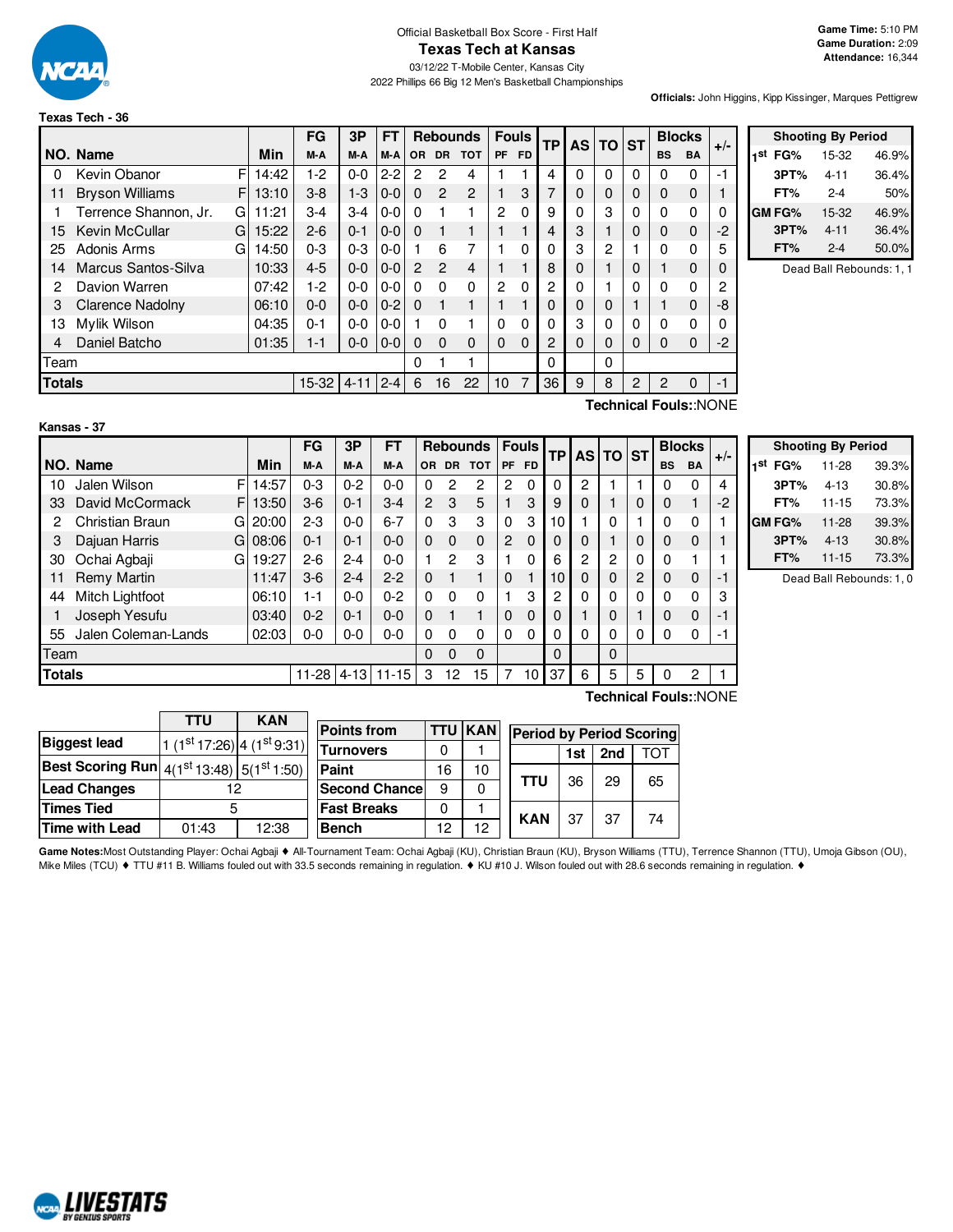

#### **Texas Tech at Kansas**

03/12/22 T-Mobile Center, Kansas City 2022 Phillips 66 Big 12 Men's Basketball Championships

**Officials:** John Higgins, Kipp Kissinger, Marques Pettigrew

#### **Period 2**

# **Quarter Starters: KAN** 2 Braun C 3 Harris D 310 Wilson J 30 Agbaji O 33 McCormack D **TTU** 15 Notal of Chanor K 15 Shannon, Jr. T 11 Milliams B 15 McCullar K 25 Arms A **Game Time KAN Score Diff TTU** 20:00 11 MARTIN R substitution out 20:00 55 COLEMAN-LANDS J substitution out 20:00 3 HARRIS D substitution in 20:00 | 10 WILSON J substitution in 20:00 **13 WILSON M substitution out** 13 WILSON M substitution out 20:00 1 SHANNON, JR. T substitution in 19:35 33 MCCORMACK D 2pt FG in the paint, hook shot made (11) **39-36 3** 19:35 33 MCCORMACK D foul drawn (4) 19:35 33 MCCORMACK D foul drawn (4) 19:35 33 MCCORMACK D free throw 1 - 1 made (12) **40-36 4** 19:12 **19:12** 19:12 **19:12** 19:12 **11 WILLIAMS B 3pt FG** , jump shot missed 19:09 10 WILSON J defensive rebound (3) 19:04 2 BRAUN C 3pt FG , jump shot missed 19:00 11 WILLIAMS B defensive rebound (3) 18:53 | Constant of the paint, in the paint, in the paint, in the paint, jump shot missed 18:50 33 MCCORMACK D defensive rebound (6) 18:36 3 HARRIS D 3pt FG, jump shot missed 18:32 **0 OBANOR K defensive rebound (5)** 18:26 **18:26 18:26 19:26 19:26 15 MCCULLAR K 2pt FG** in the paint, layup made (6) 18:04 30 AGBAJI O foul offensive (2 - 1) 18HANNON, JR. T foul drawn (1) 18:04 30 AGBAJI O turnover offensive (3) 18:04 | **Detail of the Contract of Contract Contract of the Contract Operation of the Contract Operation of the Contract Operation of the Contract Operation of the Contract Operation of the Contract Operation of the Contra** 18:04 | Constitution out | Constitution out | Constitution out | Constitution out | Constitution out | Constitution out | Constitution out | Constitution out | Constitution out | Constitution out | Constitution out | Const 18:04 25 ARMS A substitution out 18:04 2 WARREN D substitution in 18:04 | 3 NADOLNY C substitution in 18:04 14 SANTOS-SILVA M substitution in 17:52 15 MCCULLAR K 2pt FG from turnover outside the paint, jump shot missed 17:48 33 MCCORMACK D defensive rebound (7) 17:37 33 MCCORMACK D 2pt FG in the paint, layup blocked 17:37 17:37 **17:37** 19:00 12:00 12:00 12:00 12:00 12:00 12:00 12:00 12:00 12:00 12:00 12:00 12:00 12:00 12:00 12:00 12:00 12:00 12:00 12:00 12:00 12:00 12:00 12:00 12:00 12:00 12:00 12:00 12:00 12:00 12:00 12:00 12:00 12:0 17:33 2 WARREN D defensive rebound (1) 17:31 2 BRAUN C foul shooting (1 - 2) 17:31 2 BRAUN C foul shooting (1 - 2) 17:31 | CHE SANTOS-SILVA M free throw fast break 1 - 2 missed 17:31 **offensive dead ball rebound (3)** offensive dead ball rebound (3) 17:31 15 MCCULLAR K substitution out 17:31 13 WILSON M substitution in 17:30 17:30 17:30 15:30 14 SANTOS-SILVA M free throw fast break 2 - 2 missed 17:29 2 BRAUN C defensive rebound (4) 17:15 30 AGBAJI O 3pt FG , jump shot made (9) **43-38 5** 17:15 3 HARRIS D assist (1) 17:04 3 NADOLNY C substitution out 17:04 25 ARMS A substitution in

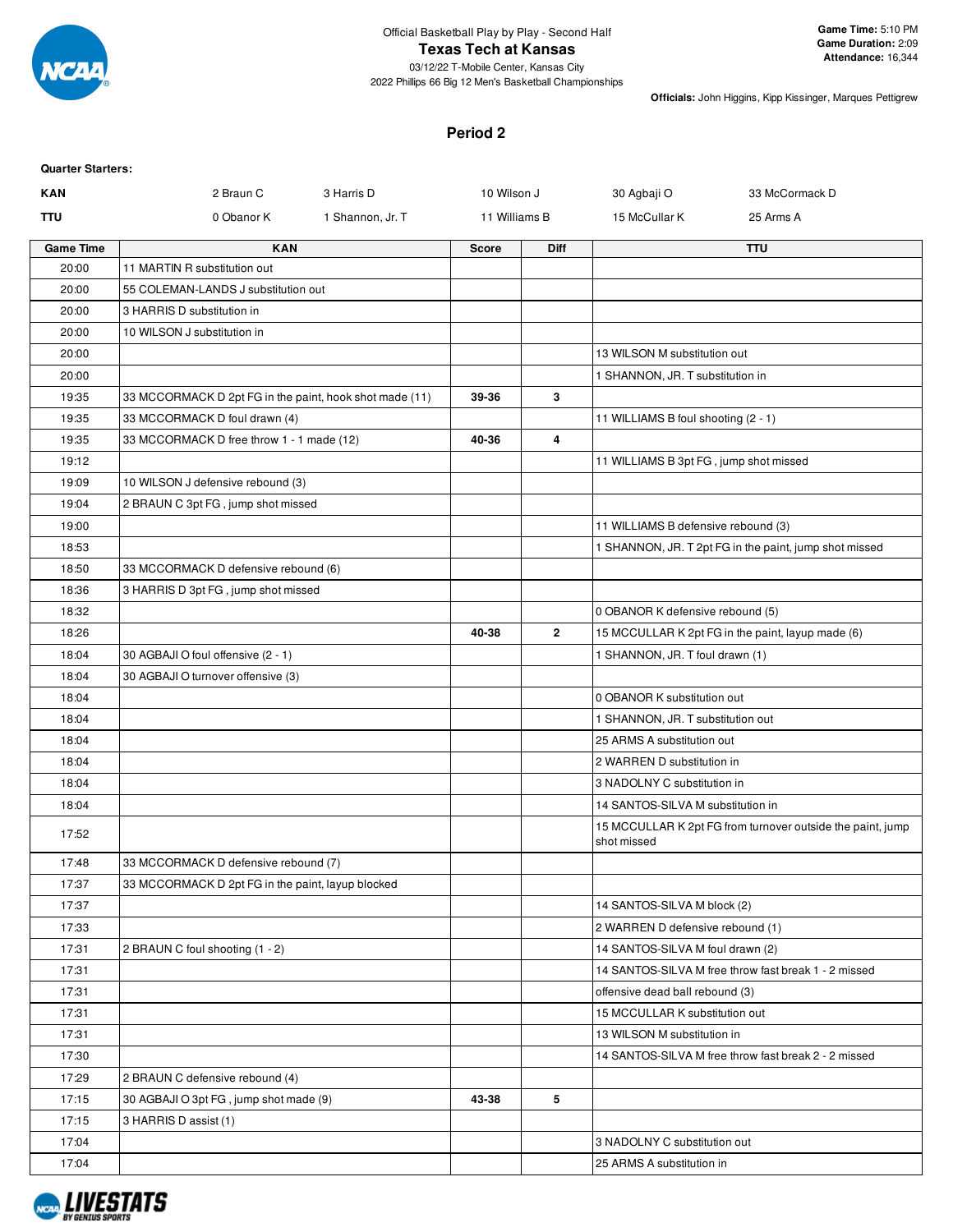

03/12/22 T-Mobile Center, Kansas City 2022 Phillips 66 Big 12 Men's Basketball Championships

| Game Time | <b>KAN</b>                                                               | <b>Score</b> | <b>Diff</b>   | <b>TTU</b>                                                                    |  |  |
|-----------|--------------------------------------------------------------------------|--------------|---------------|-------------------------------------------------------------------------------|--|--|
| 16:57     |                                                                          | 43-40        | 3             | 11 WILLIAMS B 2pt FG in the paint, hook shot made (9)                         |  |  |
| 16:39     | 2 BRAUN C 2pt FG in the paint, layup missed                              |              |               |                                                                               |  |  |
| 16:35     |                                                                          |              |               | 14 SANTOS-SILVA M defensive rebound (5)                                       |  |  |
| 16:25     | jump ball situation                                                      |              |               |                                                                               |  |  |
| 16:25     |                                                                          |              |               | 13 WILSON M substitution out                                                  |  |  |
| 16:25     |                                                                          |              |               | 15 MCCULLAR K substitution in                                                 |  |  |
| 16:17     |                                                                          |              |               | 2 WARREN D 2pt FG outside the paint, pull up jump shot<br>missed              |  |  |
| 16:13     |                                                                          |              |               | 14 SANTOS-SILVA M offensive rebound (6)                                       |  |  |
| 16:05     |                                                                          |              |               | 15 MCCULLAR K 3pt FG second chance, jump shot missed                          |  |  |
| 16:03     | 10 WILSON J defensive rebound (4)                                        |              |               |                                                                               |  |  |
| 16:00     | 30 AGBAJI O turnover lost ball (4)                                       |              |               |                                                                               |  |  |
| 16:00     |                                                                          |              | Timeout media |                                                                               |  |  |
| 16:00     |                                                                          |              |               | 14 SANTOS-SILVA M substitution out                                            |  |  |
| 16:00     |                                                                          |              |               | 0 OBANOR K substitution in                                                    |  |  |
| 15:41     |                                                                          |              |               | 0 OBANOR K 2pt FG from turnover in the paint, layup missed                    |  |  |
| 15:37     | 33 MCCORMACK D defensive rebound (8)                                     |              |               |                                                                               |  |  |
| 15:16     | 30 AGBAJI O turnover lost ball (5)                                       |              |               | 2 WARREN D steal (1)                                                          |  |  |
| 15:11     |                                                                          |              |               | 25 ARMS A 2pt FG from turnover in the paint, layup missed                     |  |  |
| 15:08     |                                                                          |              |               | 0 OBANOR K offensive rebound (6)                                              |  |  |
| 15:08     |                                                                          | 43-42        | $\mathbf{1}$  | 0 OBANOR K 2pt FG from turnover second chance in the paint,<br>layup made (6) |  |  |
| 14:57     | 10 WILSON J 3pt FG, jump shot missed                                     |              |               |                                                                               |  |  |
| 14:53     | 33 MCCORMACK D offensive rebound (9)                                     |              |               |                                                                               |  |  |
| 14:52     | 33 MCCORMACK D 2pt FG second chance in the paint, jump<br>shot made (14) | 45-42        | 3             |                                                                               |  |  |
| 14:39     |                                                                          |              |               | 11 WILLIAMS B 2pt FG in the paint, floating jump shot missed                  |  |  |
| 14:36     | 10 WILSON J defensive rebound (5)                                        |              |               |                                                                               |  |  |
| 14:16     | 33 MCCORMACK D foul drawn (5)                                            |              |               | 11 WILLIAMS B foul shooting (3 - 2)                                           |  |  |
| 14:16     | 33 MCCORMACK D free throw 1 - 2 made (15)                                | 46-42        | 4             |                                                                               |  |  |
| 14:16     | 3 HARRIS D substitution out                                              |              |               |                                                                               |  |  |
| 14:16     | 11 MARTIN R substitution in                                              |              |               |                                                                               |  |  |
| 14:16     |                                                                          |              |               | 11 WILLIAMS B substitution out                                                |  |  |
| 14:16     |                                                                          |              |               | 15 MCCULLAR K substitution out                                                |  |  |
| 14:16     |                                                                          |              |               | 1 SHANNON, JR. T substitution in                                              |  |  |
| 14:16     |                                                                          |              |               | 14 SANTOS-SILVA M substitution in                                             |  |  |
| 14:16     | 33 MCCORMACK D free throw 2 - 2 made (16)                                | 47-42        | 5             |                                                                               |  |  |
| 13:53     |                                                                          | 47-44        | 3             | 25 ARMS A 2pt FG outside the paint, jump shot made (2)                        |  |  |
| 13:42     | 2 BRAUN C turnover bad pass (1)                                          |              |               | 14 SANTOS-SILVA M steal (1)                                                   |  |  |
| 13:38     | 2 BRAUN C foul shooting (2 - 3)                                          |              |               | 2 WARREN D foul drawn (1)                                                     |  |  |
| 13:38     |                                                                          |              |               | 2 WARREN D free throw 1 - 2 missed                                            |  |  |
| 13:38     |                                                                          |              |               | offensive dead ball rebound (4)                                               |  |  |
| 13:38     | 2 BRAUN C substitution out                                               |              |               |                                                                               |  |  |
| 13:38     | 3 HARRIS D substitution in                                               |              |               |                                                                               |  |  |
| 13:38     |                                                                          |              |               | 0 OBANOR K substitution out                                                   |  |  |
| 13:38     |                                                                          |              |               | 25 ARMS A substitution out                                                    |  |  |
| 13:38     |                                                                          |              |               | 4 BATCHO D substitution in                                                    |  |  |
| 13:38     |                                                                          |              |               | 15 MCCULLAR K substitution in                                                 |  |  |
| 13:38     |                                                                          | 47-45        | $\mathbf{2}$  | 2 WARREN D free throw 2 - 2 made (3)                                          |  |  |
| 13:17     | 10 WILSON J 2pt FG in the paint, layup made (2)                          | 49-45        | 4             |                                                                               |  |  |

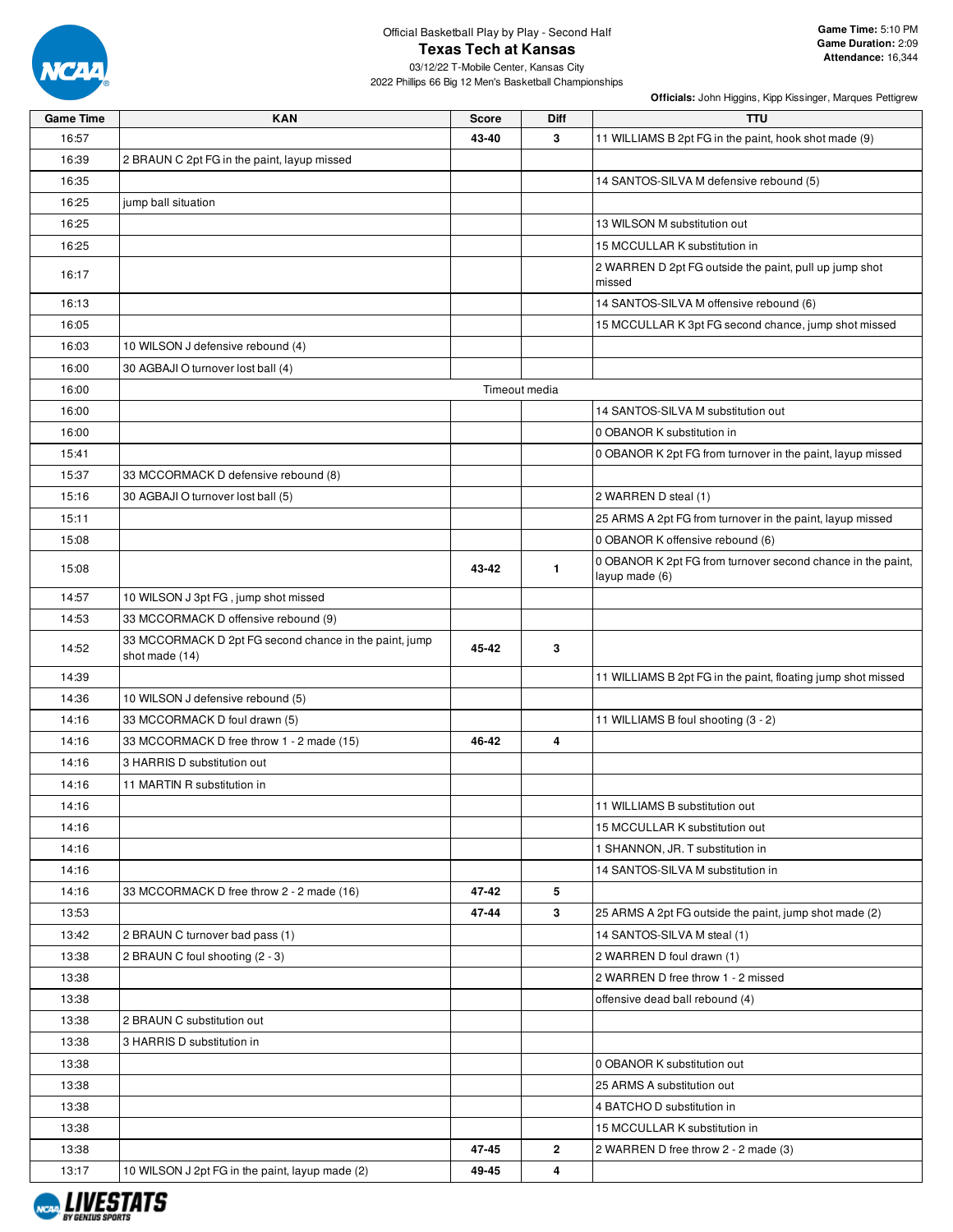

03/12/22 T-Mobile Center, Kansas City 2022 Phillips 66 Big 12 Men's Basketball Championships

| <b>Game Time</b> | <b>KAN</b>                                                 | <b>Score</b> | <b>Diff</b>   | <b>TTU</b>                                                              |
|------------------|------------------------------------------------------------|--------------|---------------|-------------------------------------------------------------------------|
| 13:17            | 33 MCCORMACK D assist (1)                                  |              |               |                                                                         |
| 12:56            |                                                            |              |               | 2 WARREN D 2pt FG in the paint, layup blocked                           |
| 12:56            | 10 WILSON J block (1)                                      |              |               |                                                                         |
| 12:56            |                                                            |              |               | offensive rebound (29)                                                  |
| 12:56            |                                                            |              |               | 4 BATCHO D substitution out                                             |
| 12:56            |                                                            |              |               | 14 SANTOS-SILVA M substitution out                                      |
| 12:56            |                                                            |              |               | 0 OBANOR K substitution in                                              |
| 12:56            |                                                            |              |               | 11 WILLIAMS B substitution in                                           |
| 12:51            |                                                            | 49-47        | $\mathbf{2}$  | 11 WILLIAMS B 2pt FG second chance in the paint, hook shot<br>made (11) |
| 12:40            | 11 MARTIN R 2pt FG in the paint, jump shot made (12)       | 51-47        | 4             |                                                                         |
| 12:18            |                                                            | 51-50        | $\mathbf{1}$  | 0 OBANOR K 3pt FG, jump shot made (9)                                   |
| 12:18            |                                                            |              |               | 2 WARREN D assist (1)                                                   |
| 11:59            | 3 HARRIS D 3pt FG, jump shot missed                        |              |               |                                                                         |
| 11:56            | 33 MCCORMACK D offensive rebound (10)                      |              |               |                                                                         |
| 11:54            | 33 MCCORMACK D turnover lost ball (2)                      |              |               | 15 MCCULLAR K steal (1)                                                 |
|                  |                                                            |              |               | 1 SHANNON, JR. T 2pt FG fast break from turnover in the paint,          |
| 11:49            |                                                            | 51-52        | $-1$          | layup made (11)                                                         |
| 11:49            |                                                            |              |               | 15 MCCULLAR K assist (4)                                                |
| 11:47            | Timeout 30 Sec                                             |              |               |                                                                         |
| 11:47            |                                                            |              | Timeout media |                                                                         |
| 11:47            | 33 MCCORMACK D substitution out                            |              |               |                                                                         |
| 11:47            | 44 LIGHTFOOT M substitution in                             |              |               |                                                                         |
| 11:29            | 11 MARTIN R 3pt FG, jump shot missed                       |              |               |                                                                         |
| 11:25            |                                                            |              |               | 15 MCCULLAR K defensive rebound (2)                                     |
| 11:12            |                                                            | 51-54        | -3            | 11 WILLIAMS B 2pt FG in the paint, layup made (13)                      |
| 11:05            | 10 WILSON J 2pt FG fast break in the paint, layup made (4) | 53-54        | -1            |                                                                         |
| 11:05            | 11 MARTIN R assist (1)                                     |              |               |                                                                         |
| 10:41            |                                                            |              |               | 2 WARREN D 3pt FG, jump shot missed                                     |
| 10:38            | 11 MARTIN R defensive rebound (2)                          |              |               |                                                                         |
| 10:34            | 30 AGBAJI O 2pt FG in the paint, layup made (11)           | 55-54        | $\mathbf{1}$  |                                                                         |
| 10:34            | 11 MARTIN R assist (2)                                     |              |               |                                                                         |
| 10:13            |                                                            |              |               | 11 WILLIAMS B 3pt FG, jump shot missed                                  |
|                  |                                                            |              |               |                                                                         |
| 10:11            | 11 MARTIN R defensive rebound (3)                          |              |               |                                                                         |
| 10:00            | 10 WILSON J turnover bad pass (2)                          |              |               |                                                                         |
| 10:00            |                                                            |              | Timeout media |                                                                         |
| 09:59            | 3 HARRIS D substitution out                                |              |               |                                                                         |
| 09:59            | 2 BRAUN C substitution in                                  |              |               |                                                                         |
| 09:59            |                                                            |              |               | 0 OBANOR K substitution out                                             |
| 09:59            |                                                            |              |               | 2 WARREN D substitution out                                             |
| 09:59            |                                                            |              |               | 14 SANTOS-SILVA M substitution in                                       |
| 09:59            |                                                            |              |               | 25 ARMS A substitution in                                               |
| 09:37            | 10 WILSON J steal (2)                                      |              |               | 1 SHANNON, JR. T turnover bad pass (4)                                  |
| 09:30            | jump ball situation                                        |              |               |                                                                         |
| 09:30            |                                                            |              |               | 1 SHANNON, JR. T substitution out                                       |
| 09:30            |                                                            |              |               | 13 WILSON M substitution in                                             |
| 09:18            | 10 WILSON J foul drawn (1)                                 |              |               | 14 SANTOS-SILVA M foul shooting (2 - 3)                                 |
| 09:18            | 10 WILSON J free throw 1 - 2 missed                        |              |               |                                                                         |
| 09:18            | offensive dead ball rebound (2)                            |              |               |                                                                         |
| 09:18            | 10 WILSON J free throw 2 - 2 made (5)                      | 56-54        | $\mathbf{2}$  |                                                                         |

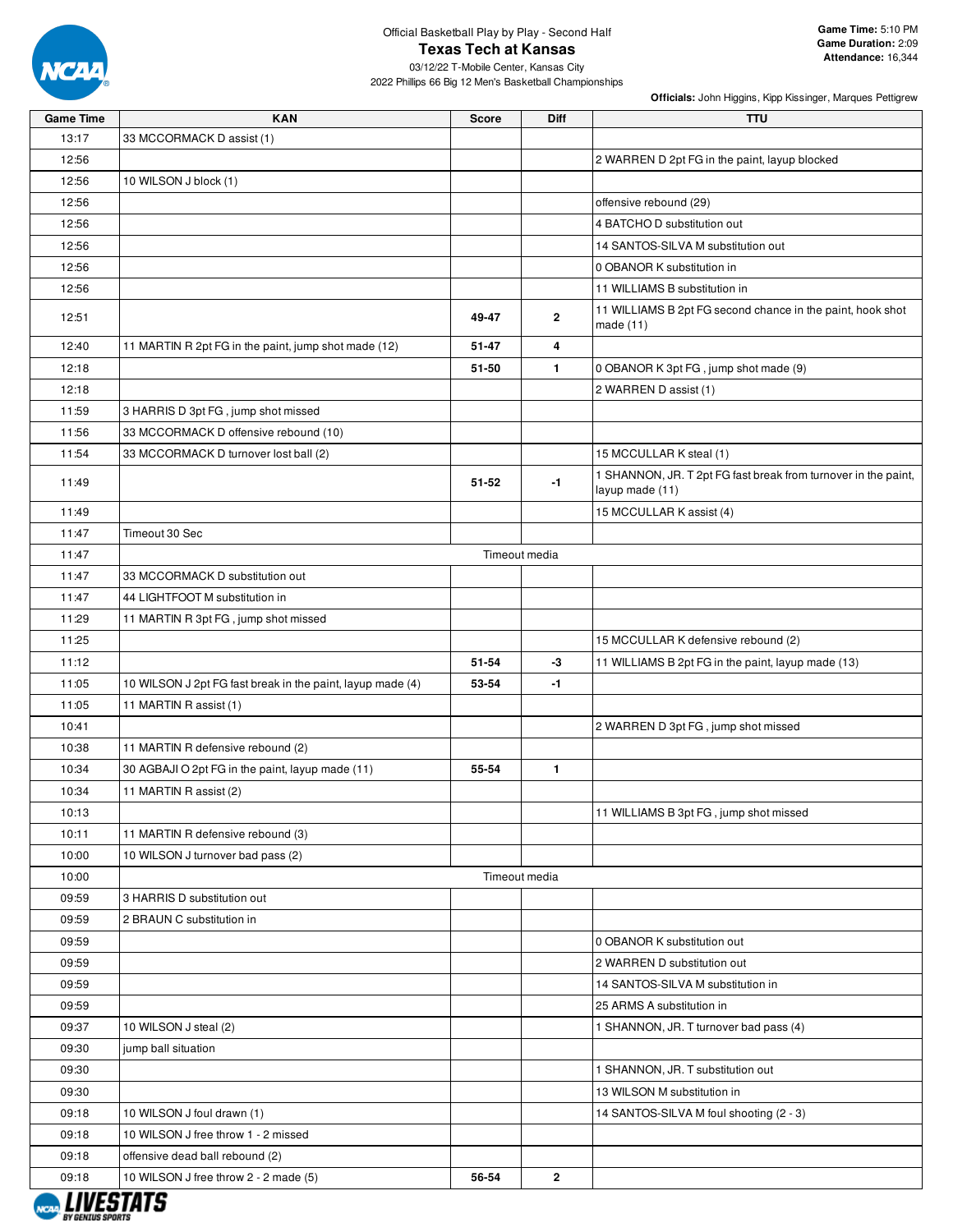

| <b>Game Time</b> | <b>KAN</b>                                                 | <b>Score</b> | Diff           | <b>TTU</b>                                          |
|------------------|------------------------------------------------------------|--------------|----------------|-----------------------------------------------------|
| 08:55            |                                                            |              |                | 15 MCCULLAR K 3pt FG, jump shot missed              |
| 08:52            | 2 BRAUN C defensive rebound (5)                            |              |                |                                                     |
| 08:35            | 2 BRAUN C 3pt FG, jump shot missed                         |              |                |                                                     |
| 08:32            | 30 AGBAJI O offensive rebound (4)                          |              |                |                                                     |
| 08:32            | 30 AGBAJI O foul drawn (1)                                 |              |                | 25 ARMS A foul shooting (2 - 4)                     |
| 08:32            | 30 AGBAJI O free throw 1 - 2 missed                        |              |                |                                                     |
| 08:32            | offensive dead ball rebound (3)                            |              |                |                                                     |
| 08:32            |                                                            |              |                | 13 WILSON M substitution out                        |
| 08:32            |                                                            |              |                | 14 SANTOS-SILVA M substitution out                  |
| 08:32            |                                                            |              |                | 0 OBANOR K substitution in                          |
| 08:32            |                                                            |              |                | 2 WARREN D substitution in                          |
| 08:32            | 30 AGBAJI O free throw 2 - 2 made (12)                     | 57-54        | 3              |                                                     |
| 08:32            | 30 AGBAJI O substitution out                               |              |                |                                                     |
| 08:32            | 3 HARRIS D substitution in                                 |              |                |                                                     |
| 08:06            |                                                            | 57-56        | $\mathbf{1}$   | 0 OBANOR K 2pt FG in the paint, layup made (11)     |
| 08:06            |                                                            |              |                | 25 ARMS A assist (4)                                |
| 07:46            | 10 WILSON J 2pt FG in the paint, layup made (7)            | 59-56        | 3              |                                                     |
| 07:46            | 11 MARTIN R assist (3)                                     |              |                |                                                     |
| 07:24            | 10 WILSON J foul personal (3 - 4)                          |              |                | 25 ARMS A foul drawn (1)                            |
| 07:24            |                                                            |              | Timeout media  |                                                     |
| 07:24            | 3 HARRIS D substitution out                                |              |                |                                                     |
| 07:24            | 44 LIGHTFOOT M substitution out                            |              |                |                                                     |
| 07:24            | 30 AGBAJI O substitution in                                |              |                |                                                     |
| 07:24            | 33 MCCORMACK D substitution in                             |              |                |                                                     |
| 07:11            |                                                            |              |                | 2 WARREN D 3pt FG, jump shot missed                 |
| 07:08            | 30 AGBAJI O defensive rebound (5)                          |              |                |                                                     |
| 07:01            | 10 WILSON J 2pt FG in the paint, layup made (9)            | 61-56        | 5              |                                                     |
| 07:01            | 11 MARTIN R assist (4)                                     |              |                |                                                     |
| 06:42            | 11 MARTIN R foul personal (1 - 5)                          |              |                | 15 MCCULLAR K foul drawn (2)                        |
| 06:39            |                                                            |              |                | 2 WARREN D 2pt FG in the paint, layup blocked       |
|                  |                                                            |              |                |                                                     |
| 06:39<br>06:35   | 30 AGBAJI O block (1)<br>30 AGBAJI O defensive rebound (6) |              |                |                                                     |
|                  |                                                            |              |                |                                                     |
| 06:23            | 30 AGBAJI O 2pt FG in the paint, dunk, missed              |              |                |                                                     |
| 06:20            |                                                            |              |                | 15 MCCULLAR K defensive rebound (3)                 |
| 06:19            |                                                            |              |                | 15 MCCULLAR K turnover bad pass (2)                 |
| 06:19            |                                                            |              |                | 0 OBANOR K substitution out                         |
| 06:19            |                                                            |              |                | 2 WARREN D substitution out                         |
| 06:19            |                                                            |              |                | 3 NADOLNY C substitution in                         |
| 06:19            |                                                            |              |                | 4 BATCHO D substitution in                          |
| 06:02            | 33 MCCORMACK D turnover lost ball (3)                      |              |                | 3 NADOLNY C steal (2)                               |
| 05:58            | 11 MARTIN R steal (3)                                      |              |                | 3 NADOLNY C turnover lost ball (1)                  |
| 05:56            | 33 MCCORMACK D foul drawn (6)                              |              |                | 3 NADOLNY C foul shooting (2 - 5)                   |
| 05:56            | 33 MCCORMACK D free throw fast break 1 - 2 made (17)       | 62-56        | 6              |                                                     |
| 05:56            |                                                            |              |                | 3 NADOLNY C substitution out                        |
| 05:56            |                                                            |              |                | 1 SHANNON, JR. T substitution in                    |
| 05:56            | 33 MCCORMACK D free throw fast break 2 - 2 made (18)       | 63-56        | $\overline{7}$ |                                                     |
| 05:42            |                                                            |              |                | 11 WILLIAMS B 2pt FG in the paint, hook shot missed |
| 05:38            | 33 MCCORMACK D defensive rebound (11)                      |              |                |                                                     |
| 05:15            | 11 MARTIN R 3pt FG, jump shot missed                       |              |                |                                                     |

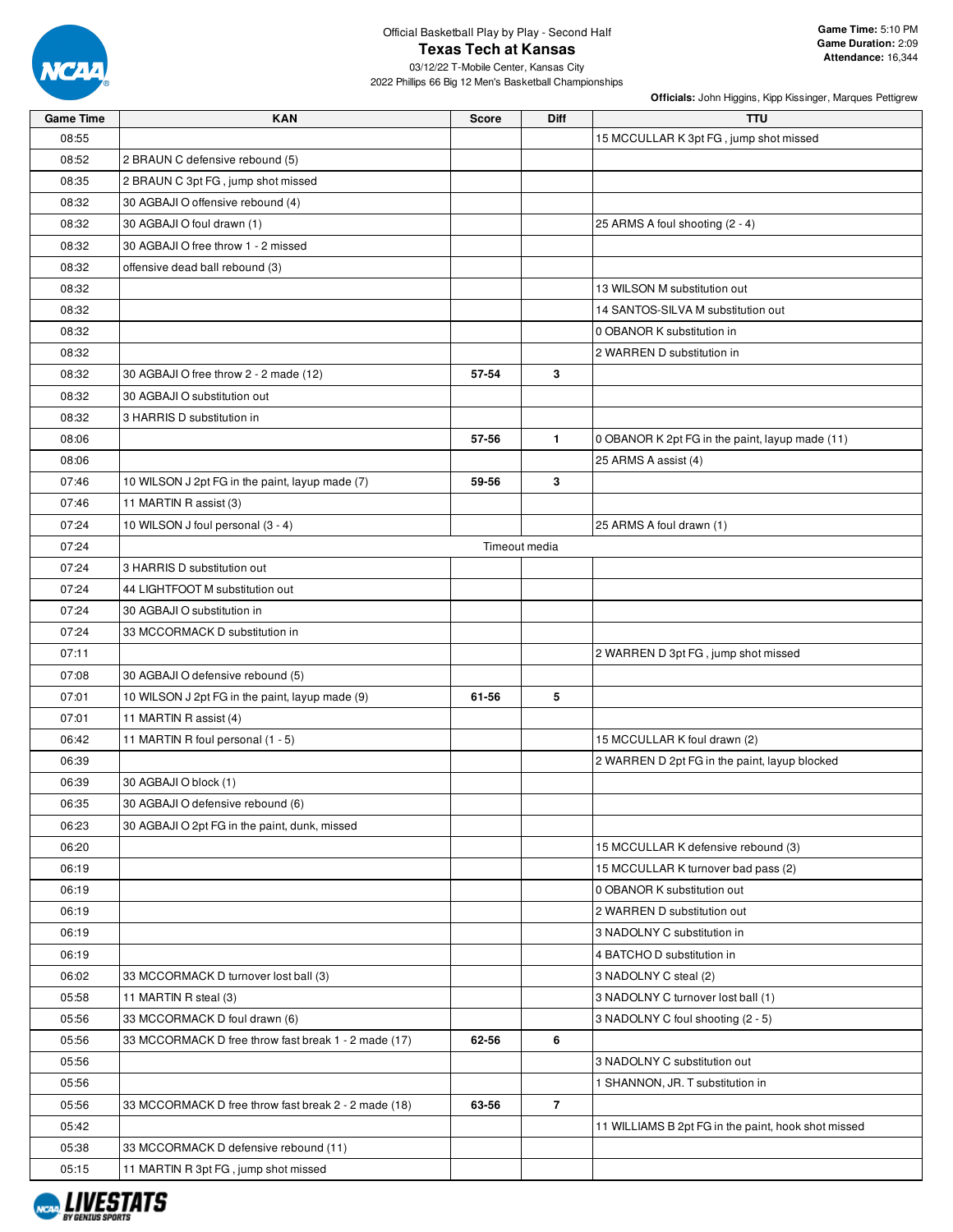

03/12/22 T-Mobile Center, Kansas City 2022 Phillips 66 Big 12 Men's Basketball Championships

| <b>Game Time</b> | <b>KAN</b>                                                     | <b>Score</b> | <b>Diff</b>   | <b>TTU</b>                                                  |
|------------------|----------------------------------------------------------------|--------------|---------------|-------------------------------------------------------------|
| 05:13            |                                                                |              |               | 11 WILLIAMS B defensive rebound (4)                         |
| 04:57            |                                                                | 63-58        | 5             | 11 WILLIAMS B 2pt FG in the paint, dunk, made (15)          |
| 04:57            |                                                                |              |               | 4 BATCHO D assist (1)                                       |
| 04:33            | 30 AGBAJI O 3pt FG, jump shot missed                           |              |               |                                                             |
| 04:30            |                                                                |              |               | 25 ARMS A defensive rebound (8)                             |
| 04:13            | 10 WILSON J foul drawn (2)                                     |              |               | 11 WILLIAMS B foul offensive (4 - 6)                        |
| 04:13            |                                                                |              |               | 11 WILLIAMS B turnover offensive (1)                        |
| 04:13            |                                                                |              |               | 4 BATCHO D substitution out                                 |
| 04:13            |                                                                |              |               | 14 SANTOS-SILVA M substitution in                           |
| 04:13            |                                                                |              |               | 25 ARMS A substitution out                                  |
| 04:13            |                                                                |              |               | 2 WARREN D substitution in                                  |
| 03:56            | 10 WILSON J foul drawn (3)                                     |              |               | 14 SANTOS-SILVA M foul shooting (3 - 7)                     |
| 03:56            |                                                                |              | Timeout media |                                                             |
| 03:56            |                                                                |              |               | 11 WILLIAMS B substitution out                              |
| 03:56            |                                                                |              |               | 0 OBANOR K substitution in                                  |
| 03:56            | 10 WILSON J free throw 1 - 2 missed                            |              |               |                                                             |
| 03:56            | offensive dead ball rebound (4)                                |              |               |                                                             |
| 03:56            | 10 WILSON J free throw 2 - 2 made (10)                         | 64-58        | 6             |                                                             |
| 03:40            | 2 BRAUN C steal (2)                                            |              |               | 0 OBANOR K turnover bad pass (1)                            |
| 03:26            | 33 MCCORMACK D turnover lost ball (4)                          |              |               | 14 SANTOS-SILVA M steal (2)                                 |
| 03:26            |                                                                |              |               | 2 WARREN D substitution out                                 |
| 03:26            |                                                                |              |               | 14 SANTOS-SILVA M substitution out                          |
| 03:26            |                                                                |              |               | 11 WILLIAMS B substitution in                               |
| 03:26            |                                                                |              |               | 25 ARMS A substitution in                                   |
|                  |                                                                |              |               | 11 WILLIAMS B 2pt FG from turnover in the paint, layup made |
| 03:08            |                                                                | 64-60        | 4             | (17)                                                        |
| 03:08            |                                                                |              |               | 15 MCCULLAR K assist (5)                                    |
| 02:48            | 2 BRAUN C 2pt FG in the paint, driving layup made (12)         | 66-60        | 6             |                                                             |
| 02:44            |                                                                |              |               | 0 OBANOR K turnover out of bounds (2)                       |
| 02:44            |                                                                |              |               | 0 OBANOR K substitution out                                 |
| 02:44            |                                                                |              |               | 4 BATCHO D substitution in                                  |
| 02:27            | 10 WILSON J 2pt FG from turnover in the paint, layup made (12) | 68-60        | 8             |                                                             |
| 01:53            |                                                                |              |               | 25 ARMS A 3pt FG, jump shot missed                          |
| 01:52            |                                                                |              |               | 4 BATCHO D offensive rebound (1)                            |
| 01:52            | 11 MARTIN R foul personal (2 - 6)                              |              |               | 4 BATCHO D foul drawn (1)                                   |
| 01:48            | 10 WILSON J foul shooting (4 - 7)                              |              |               | 11 WILLIAMS B foul drawn (4)                                |
| 01:48            |                                                                |              |               | 11 WILLIAMS B free throw 1 - 2 missed                       |
| 01:48            |                                                                |              |               | offensive dead ball rebound (5)                             |
| 01:47            |                                                                |              |               | 11 WILLIAMS B free throw 2 - 2 missed                       |
| 01:45            | 30 AGBAJI O defensive rebound (7)                              |              |               |                                                             |
| 01:20            | 33 MCCORMACK D 2pt FG in the paint, hook shot missed           |              |               |                                                             |
| 01:19            | offensive rebound (33)                                         |              |               |                                                             |
| 01:05            | 30 AGBAJI O foul drawn (2)                                     |              |               | 1 SHANNON, JR. T foul personal (3 - 8)                      |
| 01:05            | 30 AGBAJI O 1&1 free throw 1 made (13)                         | 69-60        | 9             |                                                             |
| 01:05            | 30 AGBAJI O 1&1 free throw 2 made (14)                         | 70-60        | 10            |                                                             |
| 01:05            | 33 MCCORMACK D substitution out                                |              |               |                                                             |
| 01:05            | 24 ADAMS, JR. K substitution in                                |              |               |                                                             |
| 01:05            |                                                                |              |               | 4 BATCHO D substitution out                                 |
| 01:05            |                                                                |              |               | 0 OBANOR K substitution in                                  |

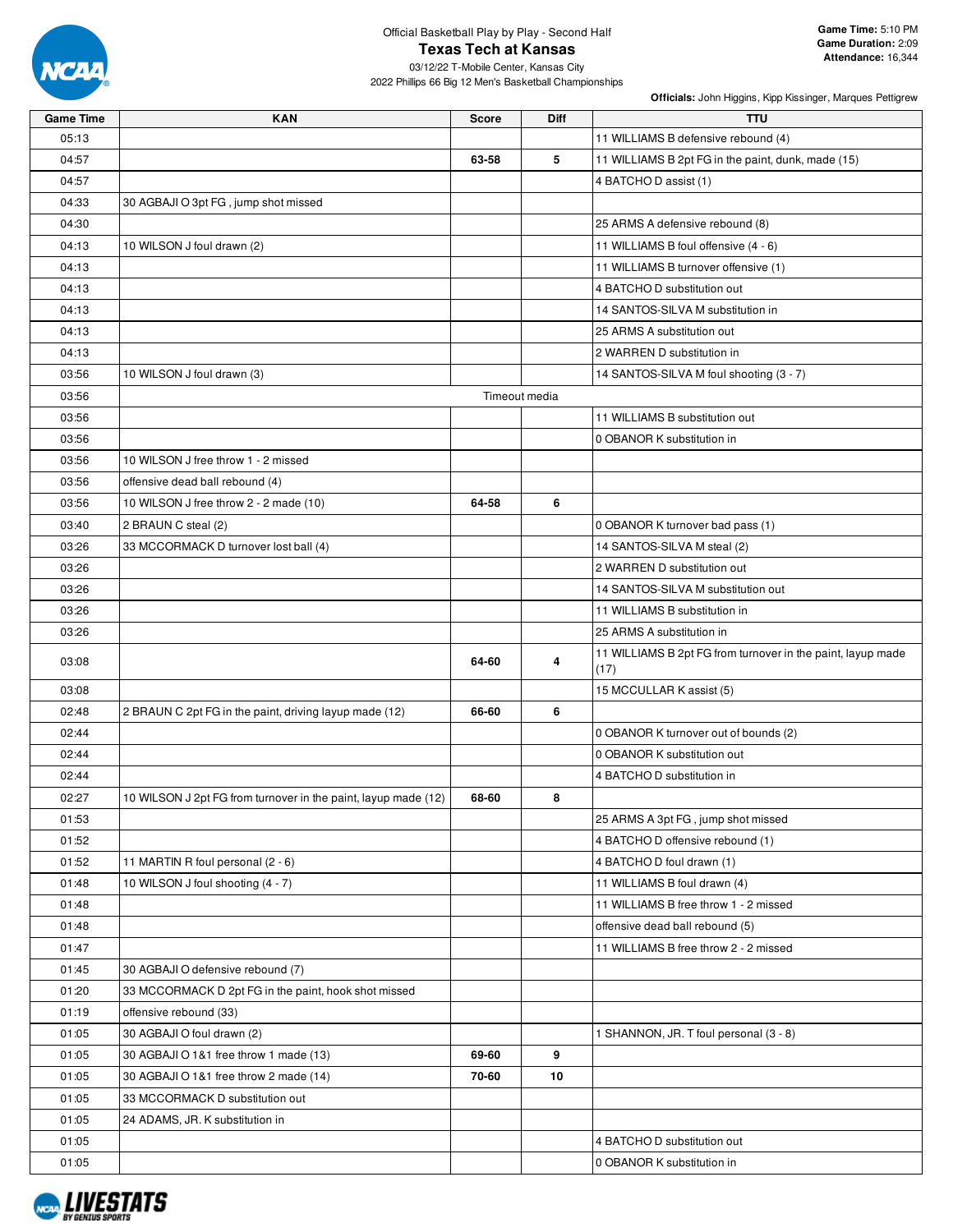

03/12/22 T-Mobile Center, Kansas City 2022 Phillips 66 Big 12 Men's Basketball Championships

| <b>Game Time</b> | <b>KAN</b>                             | <b>Score</b>         | Diff | <b>TTU</b>                                                          |  |
|------------------|----------------------------------------|----------------------|------|---------------------------------------------------------------------|--|
| 00:59            | 11 MARTIN R foul personal (3 - 8)      |                      |      | 15 MCCULLAR K foul drawn (3)                                        |  |
| 00:59            | 24 ADAMS, JR. K substitution out       |                      |      |                                                                     |  |
| 00:59            | 33 MCCORMACK D substitution in         |                      |      |                                                                     |  |
| 00:59            |                                        |                      |      | 0 OBANOR K substitution out                                         |  |
| 00:59            |                                        |                      |      | 4 BATCHO D substitution in                                          |  |
| 00:59            |                                        | 70-61                | 9    | 15 MCCULLAR K 1&1 free throw 1 made (7)                             |  |
| 00:59            |                                        | 70-62                | 8    | 15 MCCULLAR K 1&1 free throw 2 made (8)                             |  |
| 00:49            | 2 BRAUN C foul drawn (4)               |                      |      | 15 MCCULLAR K foul personal (2 - 9)                                 |  |
| 00:49            | 33 MCCORMACK D substitution out        |                      |      |                                                                     |  |
| 00:49            | 24 ADAMS, JR. K substitution in        |                      |      |                                                                     |  |
| 00:49            |                                        |                      |      | 4 BATCHO D substitution out                                         |  |
| 00:49            |                                        |                      |      | 0 OBANOR K substitution in                                          |  |
| 00:49            | 2 BRAUN C 1&1 free throw 1 made (13)   | $71-62$              | 9    |                                                                     |  |
| 00:49            | 2 BRAUN C 1&1 free throw 2 made (14)   | 72-62                | 10   |                                                                     |  |
| 00:40            |                                        |                      |      | 25 ARMS A 2pt FG in the paint, layup missed                         |  |
| 00:37            | 11 MARTIN R defensive rebound (4)      |                      |      |                                                                     |  |
| 00:32            | 30 AGBAJI O foul drawn (3)             |                      |      | 11 WILLIAMS B foul personal (5 - 10)                                |  |
| 00:32            |                                        |                      |      | 11 WILLIAMS B substitution out                                      |  |
| 00:32            |                                        |                      |      | 2 WARREN D substitution in                                          |  |
| 00:32            | 30 AGBAJI O free throw 1 - 2 made (15) | 73-62                | 11   |                                                                     |  |
| 00:32            | 30 AGBAJI O free throw 2 - 2 made (16) | 74-62                | 12   |                                                                     |  |
| 00:27            |                                        | 74-64                | 10   | 1 SHANNON, JR. T 2pt FG fast break in the paint, layup made<br>(13) |  |
| 00:27            | 10 WILSON J foul shooting (5 - 9)      |                      |      | 1 SHANNON, JR. T foul drawn (2)                                     |  |
| 00:27            |                                        | 74-65                | 9    | 1 SHANNON, JR. T free throw fast break 1 - 1 made (14)              |  |
| 00:27            | 10 WILSON J substitution out           |                      |      |                                                                     |  |
| 00:27            | 24 ADAMS, JR. K substitution out       |                      |      |                                                                     |  |
| 00:27            | 3 HARRIS D substitution in             |                      |      |                                                                     |  |
| 00:27            | 33 MCCORMACK D substitution in         |                      |      |                                                                     |  |
| 00:27            |                                        |                      |      | Timeout 30 Sec                                                      |  |
|                  |                                        | <b>END OF GAME</b>   |      |                                                                     |  |
|                  |                                        | <b>KAN 74-65 TTU</b> |      |                                                                     |  |

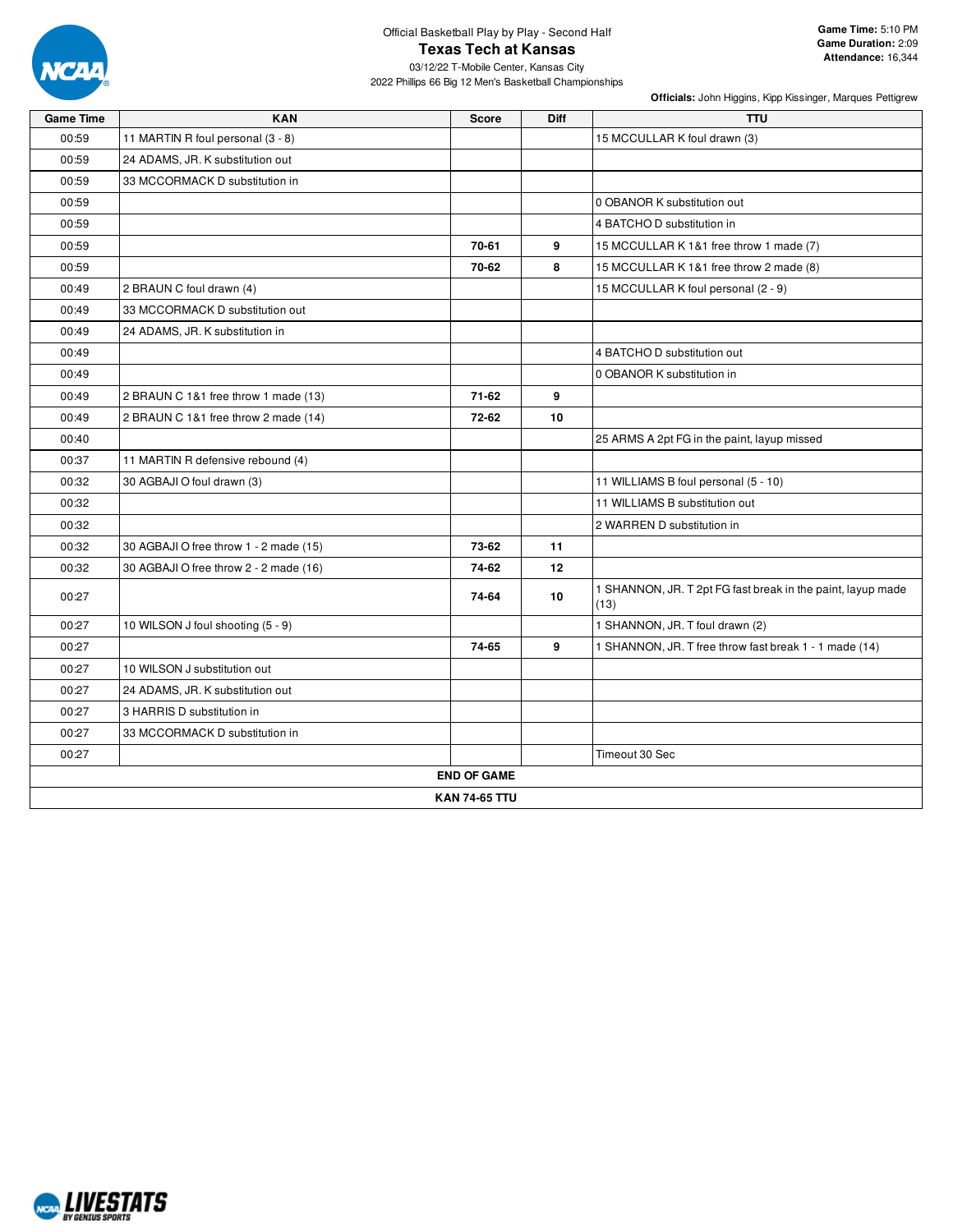

#### Official Basketball Box Score - Second Half **Texas Tech at Kansas**

03/12/22 T-Mobile Center, Kansas City 2022 Phillips 66 Big 12 Men's Basketball Championships

**Game Time:** 5:10 PM **Game Duration:** 2:09 **Attendance:** 16,344

**Officials:** John Higgins, Kipp Kissinger, Marques Pettigrew

|        |                         |    |       | FG      | 3P            | <b>FT</b>     |          | <b>Rebounds</b> |                | <b>Fouls</b>   |           |    |                | ТP | AS I | <b>TO ST</b> |                | <b>Blocks</b> |  | $+/-$ |
|--------|-------------------------|----|-------|---------|---------------|---------------|----------|-----------------|----------------|----------------|-----------|----|----------------|----|------|--------------|----------------|---------------|--|-------|
|        | NO. Name                |    | Min   | M-A     | M-A           | M-A           | OR.      | <b>DR</b>       | <b>TOT</b>     | <b>PF</b>      | <b>FD</b> |    |                |    |      | <b>BS</b>    | BA             |               |  |       |
| 0      | Kevin Obanor            | F  | 11:35 | $3-4$   | $1 - 1$       | $0 - 0$       |          |                 | 2              | 0              | 0         | 7  | $\Omega$       | 2  | 0    | 0            | 0              | -3            |  |       |
| 11     | <b>Bryson Williams</b>  | F. | 17:37 | $5-9$   | $0-2$         | $0 - 2$       | $\Omega$ | $\mathcal{P}$   | $\overline{2}$ | $\overline{4}$ |           | 10 | $\Omega$       |    | 0    | 0            | $\mathbf 0$    | -8            |  |       |
|        | Terrence Shannon, Jr.   | G  | 12:38 | $2-3$   | $0 - 0$       | $1 - 1$       | 0        | $\Omega$        | $\Omega$       |                | 2         | 5  | $\Omega$       |    | 0    | 0            | $\Omega$       | $-1$          |  |       |
| 15     | Kevin McCullar          | G  | 18:16 | $1 - 4$ | $0 - 212 - 2$ |               | $\Omega$ | $\overline{2}$  | $\overline{c}$ |                | 2         | 4  | $\overline{c}$ |    |      | 0            | $\mathbf 0$    | -8            |  |       |
| 25     | Adonis Arms             | G  | 14:34 | $1 - 4$ | $0 - 11$      | $0 - 0$       | 0        |                 |                |                |           | 2  |                | 0  | 0    | 0            | 0              | -6            |  |       |
| 2      | Davion Warren           |    | 11:38 | $0 - 5$ | $0 - 2$       | $1 - 2$       | $\Omega$ |                 |                | $\Omega$       |           |    |                | 0  |      | 0            | $\overline{2}$ | $-2$          |  |       |
| 3      | <b>Clarence Nadolny</b> |    | 01:23 | $0 - 0$ |               | $0 - 0 0 - 0$ | 0        | $\Omega$        | $\Omega$       |                | 0         | 0  | $\Omega$       |    |      | 0            | 0              | -4            |  |       |
| 14     | Marcus Santos-Silva     |    | 05:38 | $0 - 0$ | $0 - 0 0 - 2$ |               |          | $\mathbf{1}$    | 2              | $\mathcal{P}$  |           | 0  | $\Omega$       | 0  | 2    |              | $\Omega$       | -3            |  |       |
| 13     | Mylik Wilson            |    | 02:04 | $0 - 0$ | $0-0$         | $0-0$         | 0        | $\Omega$        | $\Omega$       | 0              | 0         | 0  | $\Omega$       | 0  | 0    | 0            | $\Omega$       | $-2$          |  |       |
| 4      | Daniel Batcho           |    | 04:37 | $0 - 0$ | $0 - 0 0 - 0$ |               |          | $\Omega$        |                | 0              |           | 0  |                | 0  | 0    | 0            | $\mathbf 0$    | -3            |  |       |
| Team   |                         |    |       |         |               |               |          | 0               |                |                |           | 0  |                | 0  |      |              |                |               |  |       |
| Totals |                         |    |       | 12-29   |               | $1 - 8$   4-9 | 4        | 8               | 12             | 10             | 9         | 29 | 5              | 6  | 5    |              | 2              | -8            |  |       |

|               | <b>Shooting By Period</b> |       |  |  |  |  |  |  |  |  |
|---------------|---------------------------|-------|--|--|--|--|--|--|--|--|
| ond FG%       | 12-29                     | 41.4% |  |  |  |  |  |  |  |  |
| 3PT%          | $1-8$                     | 12.5% |  |  |  |  |  |  |  |  |
| FT%           | 4-9                       | 44.4% |  |  |  |  |  |  |  |  |
| <b>GM FG%</b> | 12-29                     | 41.4% |  |  |  |  |  |  |  |  |
| 3PT%          | $1 - 8$                   | 12.5% |  |  |  |  |  |  |  |  |
| FT%           | 4-9                       | 44.4% |  |  |  |  |  |  |  |  |

Dead Ball Rebounds: 3, 0

| Kansas |  |  |
|--------|--|--|
|        |  |  |

**Technical Fouls:**:NONE

|               |                        |   |       | FG        | 3P      | FΤ        |          |           | <b>Rebounds</b> |              | <b>Fouls</b> | <b>TP</b> | <b>ASITO</b> |          | <b>ST</b> |           | <b>Blocks</b>         |       |
|---------------|------------------------|---|-------|-----------|---------|-----------|----------|-----------|-----------------|--------------|--------------|-----------|--------------|----------|-----------|-----------|-----------------------|-------|
|               | NO. Name               |   | Min   | M-A       | M-A     | M-A       | OR.      | <b>DR</b> | <b>TOT</b>      | <b>PF</b>    | <b>FD</b>    |           |              |          |           | <b>BS</b> | <b>BA</b>             | $+/-$ |
| 10            | Jalen Wilson           | F | 19:33 | $5-6$     | $0 - 1$ | $2 - 4$   |          | 3         | 3               | 3            | 3            | 12        | 0            |          |           |           | 0                     | 8     |
| 33            | David McCormack        | F | 15:09 | $2 - 4$   | $0 - 0$ | $5-5$     | 2        | 4         | 6               | $\mathbf{0}$ | 3            | 9         |              | 3        | 0         | 0         |                       | 3     |
| 2             | <b>Christian Braun</b> | G | 16:21 | $1 - 4$   | $0 - 2$ | $2-2$     | $\Omega$ | 2         | $\overline{c}$  | 2            |              | 4         | 0            |          |           | 0         | 0                     | 10    |
| 3             | Dajuan Harris          | G | 10:58 | $0 - 2$   | $0 - 2$ | $0 - 0$   | $\Omega$ | $\Omega$  | $\Omega$        | $\Omega$     | $\Omega$     |           |              | $\Omega$ | 0         | 0         | 0                     |       |
| 30            | Ochai Agbaji           | G | 18:52 | $2 - 4$   | $-2$    | 5-6       |          | 3         | 4               |              | 3            | 10        |              | 3        | 0         |           | 0                     | 8     |
| 55            | Jalen Coleman-Lands    |   | 00:00 | $0 - 0$   | $0 - 0$ | $0 - 0$   | $\Omega$ | $\Omega$  | $\mathbf 0$     | $\Omega$     | $\Omega$     |           | 0            | $\Omega$ | 0         | 0         | 0                     |       |
| 11            | Remy Martin            |   | 14:16 | 1-3       | $0 - 2$ | $0 - 0$   | $\Omega$ | 3         | 3               | 3            | $\Omega$     | 2         | 4            | 0        |           | 0         | 0                     | 5     |
| 44            | <b>Mitch Lightfoot</b> |   | 04:23 | $0 - 0$   | $0 - 0$ | $0 - 0$   | $\Omega$ | 0         | $\mathbf{0}$    | $\Omega$     | 0            |           | 0            | 0        | 0         | 0         | $\Omega$              | 4     |
| 24            | KJ Adams, Jr.          |   | 00:28 | $0-0$     | $0 - 0$ | $0-0$     | $\Omega$ | $\Omega$  | $\Omega$        | 0            | $\Omega$     |           | 0            | 0        | 0         | 0         | 0                     |       |
| Team          |                        |   |       |           |         |           |          | $\Omega$  |                 |              |              | $\Omega$  |              | 0        |           |           |                       |       |
| <b>Totals</b> |                        |   |       | $11 - 23$ | l 1-9   | $14 - 17$ | 4        | 15        | 19              | 9            | 10           | 37        | 6            | 8        | 3         | 2         |                       | 8     |
|               |                        |   |       |           |         |           |          |           |                 |              |              |           |              |          |           |           | Technical Fouls::NONE |       |

|                     | <b>Shooting By Period</b> |       |
|---------------------|---------------------------|-------|
| 2 <sup>nd</sup> FG% | 11-23                     | 47.8% |
| 3PT%                | $1-9$                     | 11.1% |
| FT%                 | 14-17                     | 82.4% |
| <b>GM FG%</b>       | $11 - 23$                 | 47.8% |
| 3PT%                | $1 - 9$                   | 11.1% |
| FT%                 | $14 - 17$                 | 82.4% |

Dead Ball Rebounds: 3, 0

|                                                                   | TTU   | <b>KAN</b>                         |                      |    |                |                                 |     |     |     |
|-------------------------------------------------------------------|-------|------------------------------------|----------------------|----|----------------|---------------------------------|-----|-----|-----|
| <b>Biggest lead</b>                                               |       |                                    | <b>Points from</b>   |    | <b>TTU KAN</b> | <b>Period by Period Scoring</b> |     |     |     |
|                                                                   |       | $3(2^{nd}11:12)$ 12 $(2^{nd}0:32)$ | <b>Turnovers</b>     |    | 6              |                                 | 1st | 2nd | тот |
| <b>Best Scoring Run</b> $7(2^{nd} 11:12)$ 6(2 <sup>nd</sup> 8:32) |       |                                    | Paint                | 20 | 20             |                                 |     |     |     |
| <b>Lead Changes</b>                                               |       |                                    | <b>Second Chance</b> | 4  | 5              | TTU                             | 36  | 29  | 65  |
| <b>Times Tied</b>                                                 |       |                                    | <b>Fast Breaks</b>   | 5  | 4              | <b>KAN</b>                      | 37  | 37  |     |
| Time with Lead                                                    | 01:15 | 18:20                              | <b>Bench</b>         |    | C              |                                 |     |     | 74  |

Game Notes:Most Outstanding Player: Ochai Agbaji ◆ All-Tournament Team: Ochai Agbaji (KU), Christian Braun (KU), Bryson Williams (TTU), Terrence Shannon (TTU), Umoja Gibson (OU), Mike Miles (TCU) ♦ TTU #11 B. Williams fouled out with 33.5 seconds remaining in regulation. ♦ KU #10 J. Wilson fouled out with 28.6 seconds remaining in regulation. ♦

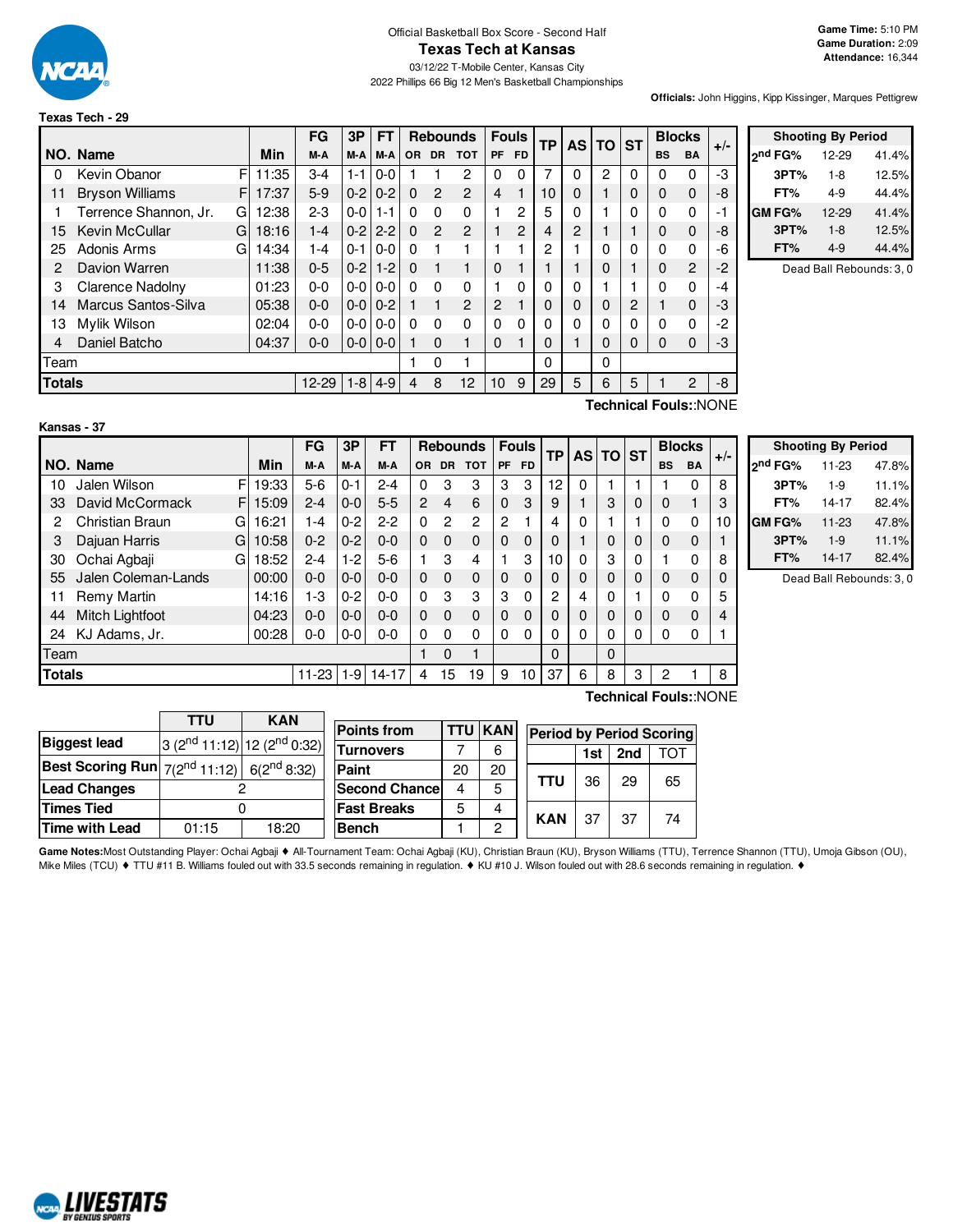





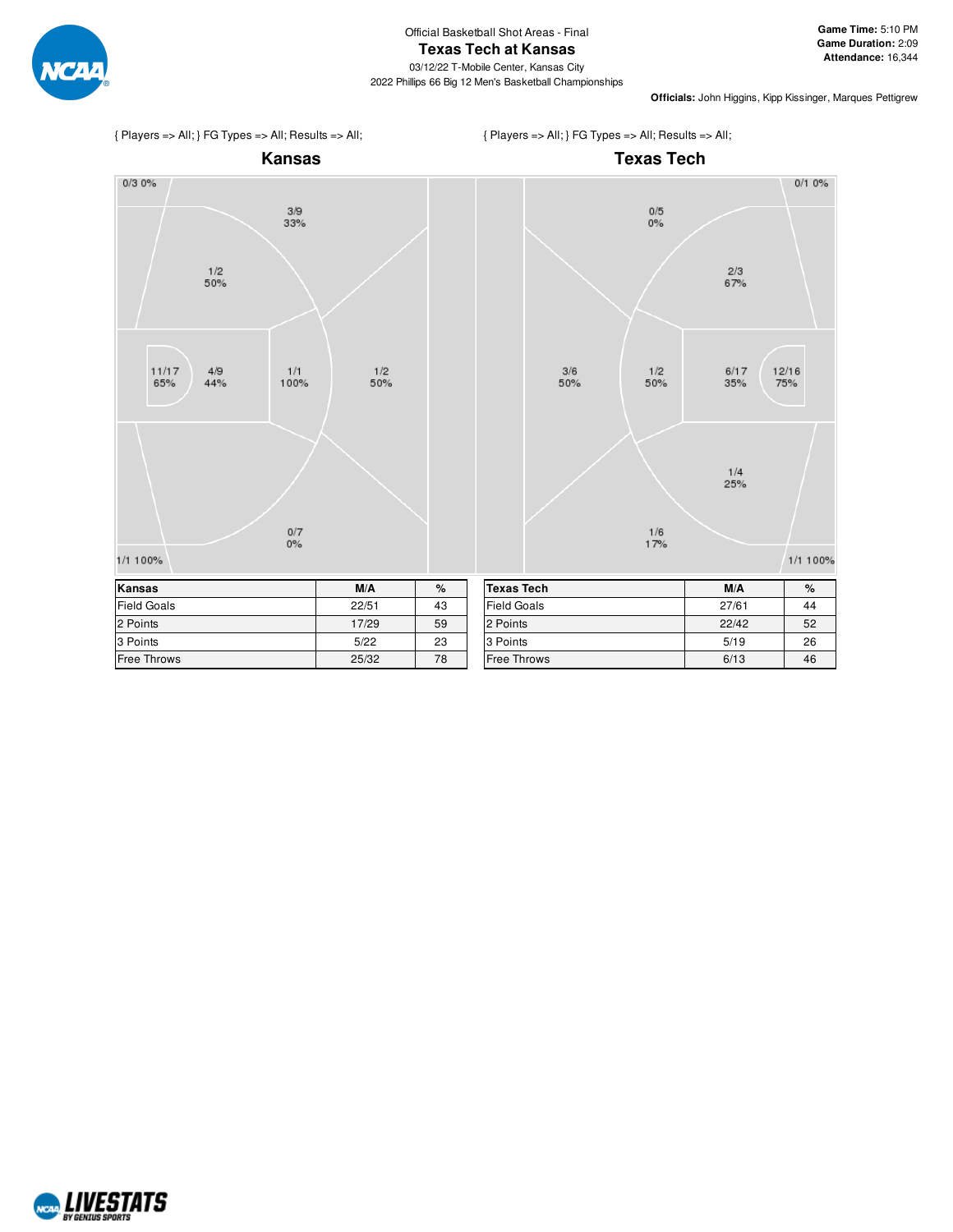

## **Texas Tech**

**Officials:** John Higgins, Kipp Kissinger, Marques Pettigrew

| <b>No</b>               | Name                   |       | <b>Mins</b> | <b>Score</b> |           |       | <b>Points Diff</b> |      | Points per Min |                | <b>Assists</b> |    | <b>Rebounds</b> |                | <b>Steals</b> |    | <b>Turnovers</b> |
|-------------------------|------------------------|-------|-------------|--------------|-----------|-------|--------------------|------|----------------|----------------|----------------|----|-----------------|----------------|---------------|----|------------------|
|                         |                        | On    | Off         | On           | Off       | On    | Off                | On   | <b>Off</b>     | On             | Off            | On | Off             | On             | Off           | On | <b>Off</b>       |
| 0                       | Kevin Obanor           | 26:17 | 13:43       | $50 - 54$    | $15 - 20$ | $-4$  | $-5$               | .90  | 1.09           | 12             | 2              | 21 | 13              | 6              |               | 8  | 6                |
|                         | Terrence Shannon, Jr.  | 23:59 | 16:01       | $46 - 47$    | $19 - 27$ | -1    | $-8$               | 1.92 | 1.19           | 9              | 5              | 19 | 15              | 3              | 4             | 10 | 4                |
| $\overline{c}$          | Davion Warren          | 19:20 | 20:40       | $35 - 35$    | $30 - 39$ | 0     | -9                 | i 81 | .45            | 6              | 8              | 17 | 17              |                | 3             | 8  | 6                |
| 3                       | Clarence Nadolny       | 07:33 | 32:27       | $3 - 15$     | $62 - 59$ | $-12$ | 3                  | 0.40 | 1.91           |                | 13             | 9  | 25              | $\overline{c}$ | 5             | 5  | 9                |
| $\overline{\mathbf{4}}$ | Daniel Batcho          | 06:12 | 33:48       | $7 - 12$     | $58 - 62$ | $-5$  | -4                 | 1.13 | 1.72           | $\overline{2}$ | 12             | 6  | 28              | 2              | 5             | c  |                  |
| 11                      | <b>Bryson Williams</b> | 30:47 | 09:13       | $48 - 55$    | $17 - 19$ | $-7$  | $-2$               | .56  | 1.84           | 10             | 4              | 26 | 8               |                | 3             |    |                  |
| 13                      | Mylik Wilson           | 06:39 | 33:21       | $11 - 13$    | $54 - 61$ | $-2$  | $-7$               | 1.65 | 1.62           | 3              |                | 4  | 30              |                | 6             |    | 14               |
| 14                      | Marcus Santos-Silva    | 16:11 | 23:49       | $22 - 25$    | $43 - 49$ | $-3$  | $-6$               | 1.36 | 1.81           | 4              | 10             | 15 | 19              | $\overline{c}$ | 5             | 10 | 4                |
| 15                      | Kevin McCullar         | 33:38 | 06:22       | $53 - 63$    | $12 - 11$ | $-10$ |                    | . 58 | 1.88           | 12             | 2              | 26 | 8               | 6              |               | 9  | 5                |
| 25                      | <b>Adonis Arms</b>     | 29:24 | 10:36       | $50 - 51$    | $15 - 23$ | -1    | $-8$               | 1.70 | 1.42           | 11             | 3              | 27 |                 | 5              | 2             | 10 | 4                |

#### **Kansas**

| No             | Name                |       | <b>Mins</b> |           | <b>Score</b> |    | <b>Points Diff</b> |      | Points per Min |          | <b>Assists</b> |    | Rebounds |          | <b>Steals</b>  |          | Turnovers      |
|----------------|---------------------|-------|-------------|-----------|--------------|----|--------------------|------|----------------|----------|----------------|----|----------|----------|----------------|----------|----------------|
|                |                     | On    | Off         | On        | Off          | On | <b>Off</b>         | On   | Off            | On       | Off            | On | Off      | On       | Off            | On       | Off            |
|                | Joseph Yesufu       | 03:40 | 36:20       | $4 - 5$   | $70 - 60$    | -1 | 10                 | 1.09 | 1.93           |          |                | 3  | 31       |          |                |          | 12             |
| $\overline{2}$ | Christian Braun     | 36:21 | 03:39       | $66 - 55$ | $8 - 10$     |    | $-2$               | 1.82 | 2.19           | 9        | 3              | 31 | 3        | 8        | $\mathbf{0}$   |          | $\overline{2}$ |
| 3              | Dajuan Harris       | 19:04 | 20:56       | $39 - 37$ | $35 - 28$    | 2  |                    | 2.05 | 1.67           | 8        |                | 12 | 22       | 3        | 5              | 6        |                |
| 10             | Jalen Wilson        | 34:30 | 05:30       | $62 - 50$ | $12 - 15$    | 12 | -3                 | 1.80 | 2.18           | 11       |                | 30 | 4        |          |                | 12       |                |
| 11             | Remy Martin         | 26:03 | 13:57       | $49 - 45$ | $25 - 20$    |    | 5                  | .88  | 1.79           | 8        |                | 22 | 12       | 6        | $\overline{2}$ | 9        |                |
| 24             | KJ Adams, Jr.       | 00:28 | 39:32       | $4 - 3$   | $70 - 62$    |    | 8                  | 8.57 | 1.77           | $\Omega$ | 12             |    | 33       | $\Omega$ | 8              | $\Omega$ | 13             |
| 30             | Ochai Agbaji        | 38:19 | 01:41       | $72 - 63$ | $2 - 2$      | 9  |                    | .88  | 1.19           |          |                | 34 | $\Omega$ |          |                | 12       |                |
| 33             | David McCormack     | 28:59 | 11:01       | $50 - 49$ | $24 - 16$    |    | 8                  | 1.73 | 2.18           | 6        | 6              | 25 | 9        | 4        | 4              | 10       | 3              |
| 44             | Mitch Lightfoot     | 10:33 | 29:27       | $20 - 13$ | $54 - 52$    |    | 2                  | .90  | 1.83           | 6        | 6              | 8  | 26       |          |                | 3        | 10             |
| 55             | Jalen Coleman-Lands | 02:03 | 37:57       | $4 - 5$   | $70 - 60$    |    | 10                 | 1.95 | 1.84           |          | 12             | 4  | 30       |          | 8              |          | 12             |

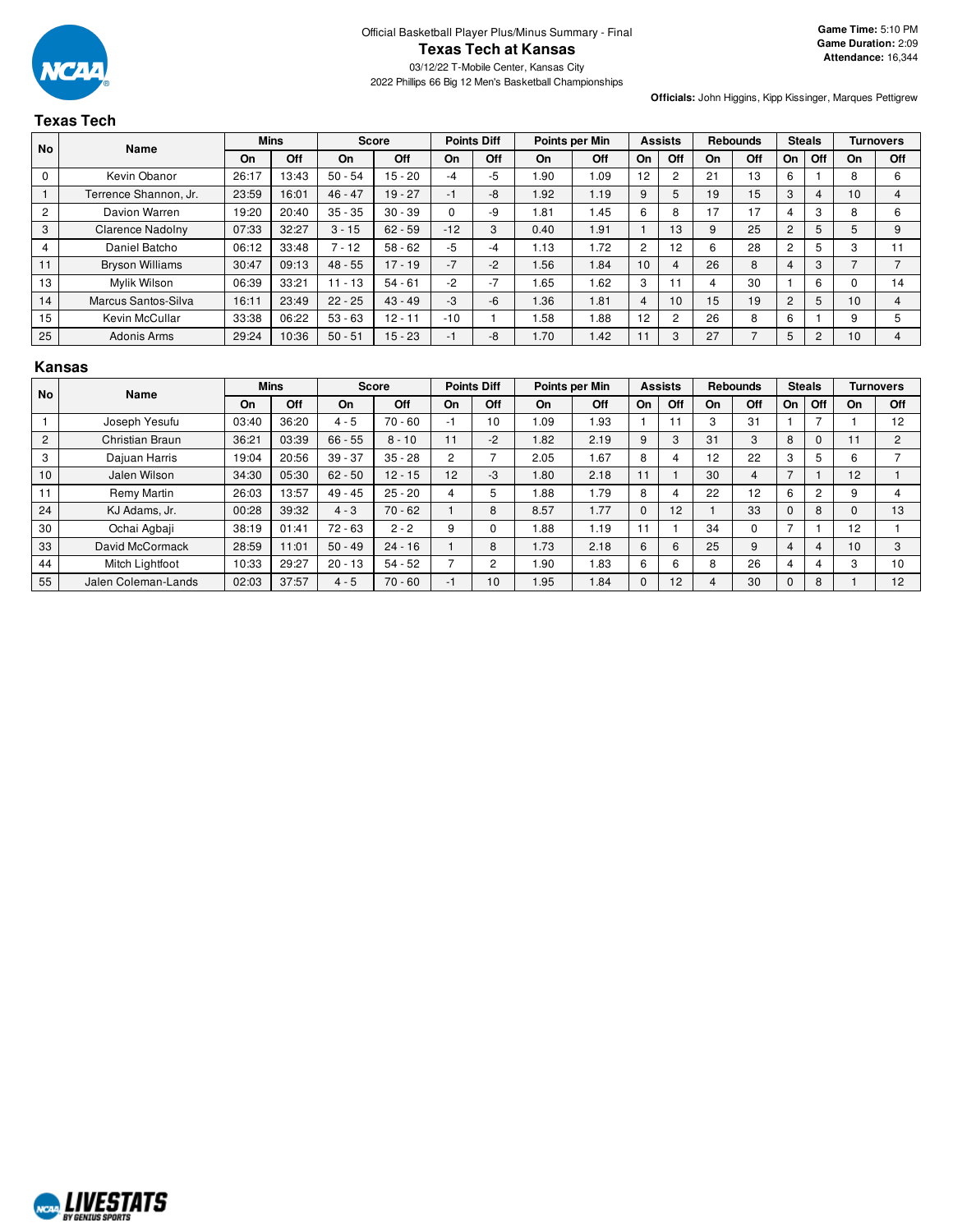

2022 Phillips 66 Big 12 Men's Basketball Championships

**Officials:** John Higgins, Kipp Kissinger, Marques Pettigrew

### Players => AllFG Types=>AllResults=>All **Texas Tech**



**Blow Up Chart**



(N) Missed

| <b>Texas Tech</b>  | M/A   | $\%$ | <b>Texas Tech</b>        |
|--------------------|-------|------|--------------------------|
| Field Goals        | 27/61 | 44   | Points in the Paint      |
| 2 Points           | 22/42 | 52   | <b>Fast Break Points</b> |
| 3 Points           | 5/19  | 26   | Second Chance Points     |
| <b>Free Throws</b> | 6/13  | 46   | <b>Effective FG%</b>     |

**O** Made



N - Player Number

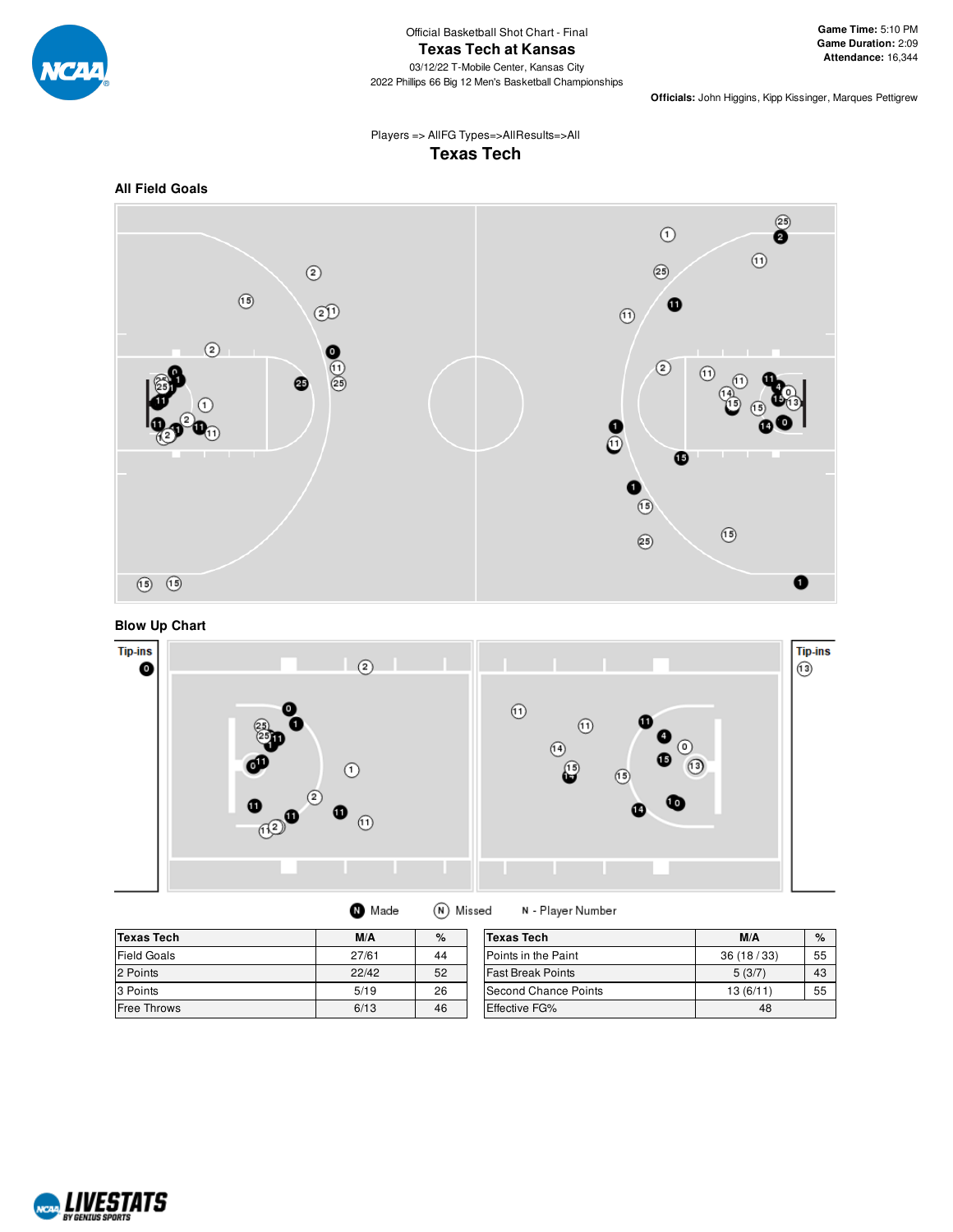

#### **Texas Tech at Kansas**

03/12/22 T-Mobile Center, Kansas City 2022 Phillips 66 Big 12 Men's Basketball Championships

**Officials:** John Higgins, Kipp Kissinger, Marques Pettigrew

Players => AllFG Types=>AllResults=>All **Kansas**

#### **All Field Goals**







**O** Made (N) Missed

N - Player Number

| Kansas             | M/A   | %  | Kansas                   | M/A       | $\%$ |
|--------------------|-------|----|--------------------------|-----------|------|
| <b>Field Goals</b> | 22/51 | 43 | Points in the Paint      | 30(15/26) | 58   |
| 2 Points           | 17/29 | 59 | <b>Fast Break Points</b> | 5(4/5)    | 80   |
| 3 Points           | 5/22  | 23 | Second Chance Points     | 5(4/7)    | 57   |
| Free Throws        | 25/32 | 78 | Effective FG%            | 48        |      |

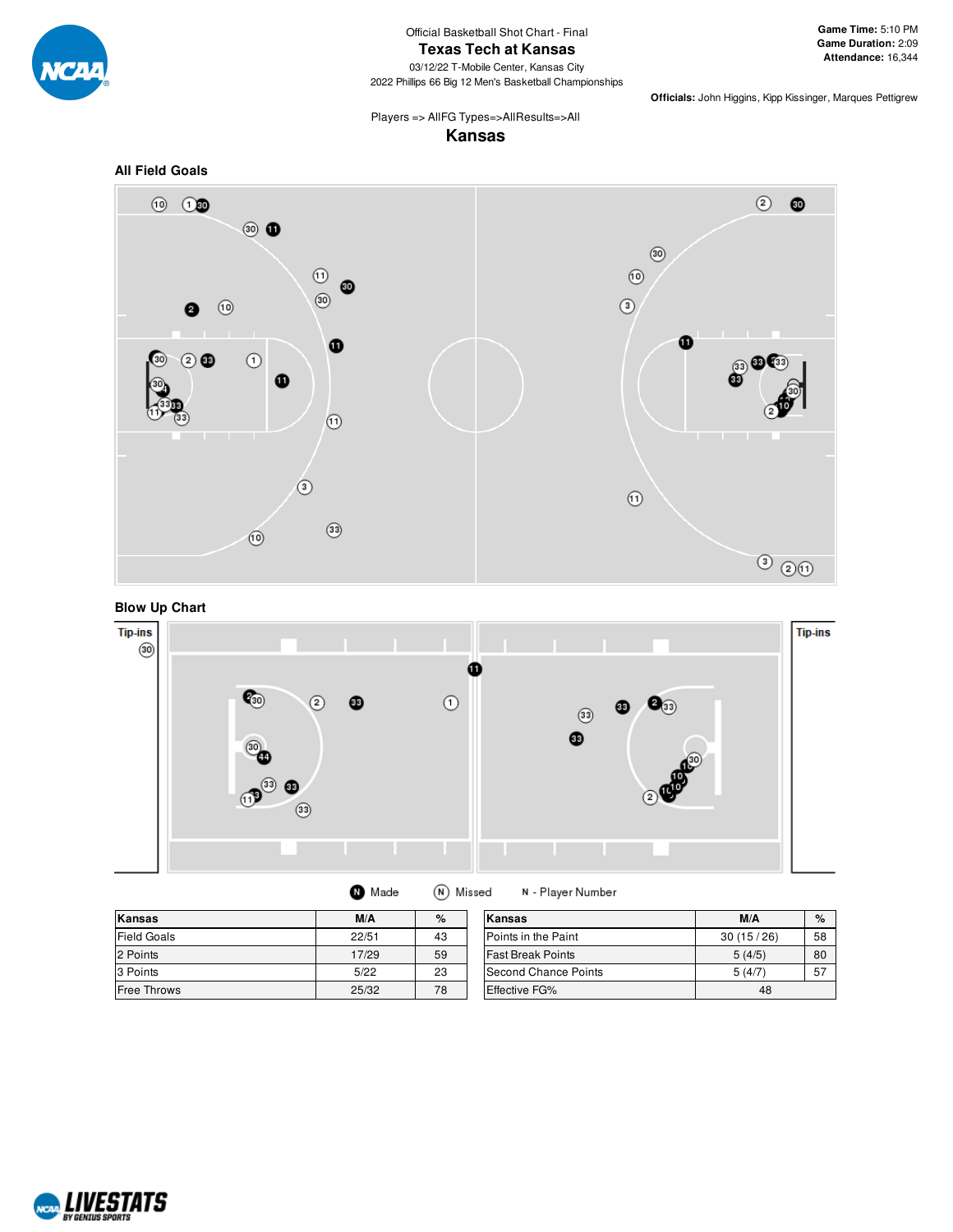

# Official Basketball Rotations Summary - Final **Texas Tech at Kansas**

03/12/22 T-Mobile Center, Kansas City 2022 Phillips 66 Big 12 Men's Basketball Championships

### **Texas Tech**

| Lineup                                                                              | Quarter<br>On  | Time<br>On | Quarter<br>Off | Time<br>Off | Time on<br>Court | Score   | <b>Score</b><br><b>Diff</b> |                |              |                | <b>Reb</b> Sti Tov Ass | <b>PPP</b> |
|-------------------------------------------------------------------------------------|----------------|------------|----------------|-------------|------------------|---------|-----------------------------|----------------|--------------|----------------|------------------------|------------|
| 0- Obanor K/ 1- Shannon, Jr. T/ 11- Williams B/ 15- McCullar K/ 25- Arms A/         | $\mathbf{1}$   | 20:00      | $\mathbf{1}$   | 18:06       | 01:54            | $4 - 4$ | $\mathbf 0$                 | $\mathbf{1}$   | 0            | 0              | $\mathbf{1}$           | 1.3333     |
| 0- Obanor K/1- Shannon, Jr. T/14- Santos-Silva M/15- McCullar K/25-<br>Arms A/      | $\mathbf{1}$   | 18:06      | $\mathbf{1}$   | 17:11       | 00:55            | $3-2$   | $\mathbf{1}$                | $\mathbf{1}$   | $\Omega$     | $\mathbf 0$    | $\mathbf{1}$           | 3.0000     |
| 0- Obanor K/ 1- Shannon, Jr. T/ 2- Warren D/ 3- Nadolny C/ 14- Santos-<br>Silva M/  | $\mathbf{1}$   | 17:11      | $\mathbf{1}$   | 16:30       | 00:41            | $0-3$   | -3                          | $\mathbf 0$    | $\mathbf 0$  | $\mathbf{1}$   | $\mathbf{0}$           | 0.0000     |
| 2- Warren D/11- Williams B/13- Wilson M/14- Santos-Silva M/15-<br>McCullar K/       | $\mathbf{1}$   | 16:30      | $\mathbf{1}$   | 15:27       | 01:03            | $2 - 3$ | -1                          | $\Omega$       | 0            | $\mathbf 0$    | $\mathbf{1}$           | 2.0000     |
| 2- Warren D/11- Williams B/14- Santos-Silva M/15- McCullar K/25- Arms<br>A/         | $\mathbf{1}$   | 15:27      | $\mathbf{1}$   | 13:43       | 01:44            | $4 - 2$ | $\overline{2}$              | 3              | $\mathbf 0$  | $\mathbf{1}$   | $\Omega$               | 1.3333     |
| 0- Obanor K/ 1- Shannon, Jr. T/ 11- Williams B/ 15- McCullar K/ 25- Arms A/         | $\mathbf{1}$   | 13:43      | 1              | 12:27       | 01:16            | $6-6$   | $\mathbf 0$                 | $\mathbf 0$    | 0            | 0              | $\mathbf{1}$           | 2.4590     |
| 0- Obanor K/1- Shannon, Jr. T/2- Warren D/3- Nadolny C/14- Santos-<br>Silva M/      | $\mathbf{1}$   | 12:27      | $\mathbf{1}$   | 10:43       | 01:44            | $1 - 2$ | -1                          | 3              | $\mathbf 0$  | $\overline{2}$ | $\Omega$               | 0.2907     |
| 2- Warren D/ 11- Williams B/ 14- Santos-Silva M/ 15- McCullar K/ 25- Arms<br>A      | $\mathbf{1}$   | 10:43      | $\mathbf{1}$   | 10:10       | 00:33            | $0 - 0$ | $\mathbf 0$                 | $\mathbf{1}$   | 0            | $\mathbf{1}$   | $\mathbf{0}$           | 0.0000     |
| 0- Obanor K/2- Warren D/11- Williams B/15- McCullar K/25- Arms A/                   | $\mathbf{1}$   | 10:10      | $\overline{1}$ | 10:10       | 00:00            | $0-0$   | 0                           | 0              | 0            | 0              | $\mathbf{0}$           | 0.0000     |
| 0- Obanor K/3- Nadolny C/11- Williams B/15- McCullar K/25- Arms A/                  | $\mathbf{1}$   | 10:10      | $\overline{1}$ | 08:33       | 01:37            | $0 - 2$ | $-2$                        | 3              | $\mathbf 0$  | $\mathbf 0$    | $\Omega$               | 0.0000     |
| 0- Obanor K/ 1- Shannon, Jr. T/ 2- Warren D/ 14- Santos-Silva M/ 25- Arms<br>A      | $\mathbf{1}$   | 08:33      | $\mathbf{1}$   | 07:35       | 00:58            | $5 - 2$ | 3                           | $\mathbf{1}$   | $\mathbf 0$  | 1              | $\overline{c}$         | 1.6667     |
| 0- Obanor K/ 1- Shannon, Jr. T/ 2- Warren D/ 11- Williams B/ 25- Arms A/            | $\mathbf{1}$   | 07:35      | $\mathbf{1}$   | 06:36       | 00:59            | $2 - 0$ | $\mathbf{2}$                | $\overline{c}$ | $\mathbf 0$  | $\mathbf 0$    | $\mathbf{0}$           | 2.0000     |
| 0- Obanor K/1- Shannon, Jr. T/11- Williams B/15- McCullar K/25- Arms A/             | $\mathbf{1}$   | 06:36      | $\mathbf{1}$   | 06:09       | 00:27            | $0 - 1$ | $-1$                        | $\overline{c}$ | $\mathbf 0$  | $\mathbf 0$    | $\Omega$               | 0.0000     |
| 0- Obanor K/ 1- Shannon, Jr. T/ 14- Santos-Silva M/ 15- McCullar K/ 25-<br>Arms A/  | $\mathbf{1}$   | 06:09      | $\mathbf{1}$   | 05:12       | 00:57            | $0-0$   | $\mathbf 0$                 | 0              | 0            | $\mathbf{1}$   | $\Omega$               | 0.0000     |
| 3- Nadolny C/11- Williams B/13- Wilson M/14- Santos-Silva M/15-<br>McCullar K/      | $\mathbf{1}$   | 05:12      | $\mathbf{1}$   | 04:44       | 00:28            | $0-0$   | $\mathbf 0$                 | 0              | 0            | $\mathbf 0$    | $\Omega$               | 0.0000     |
| 1- Shannon, Jr. T/11- Williams B/13- Wilson M/14- Santos-Silva M/15-<br>McCullar K/ | $\mathbf{1}$   | 04:44      | 1              | 03:30       | 01:14            | $2 - 3$ | -1                          | $\mathbf{1}$   | 0            | $\mathbf 0$    | $\Omega$               | 1.0000     |
| 1- Shannon, Jr. T/3- Nadolny C/11- Williams B/14- Santos-Silva M/25-<br>Arms A/     | $\mathbf{1}$   | 03:30      | $\mathbf{1}$   | 03:25       | 00:05            | $0 - 0$ | $\mathbf 0$                 | $\mathbf 0$    | 0            | $\mathbf 0$    | $\Omega$               | 0.0000     |
| 1- Shannon, Jr. T/3- Nadolny C/4- Batcho D/14- Santos-Silva M/25- Arms<br>A/        | $\mathbf{1}$   | 03:25      | $\mathbf{1}$   | 03:14       | 00:11            | 0-0     | 0                           | $\mathbf{1}$   | $\mathbf 0$  | 1              | $\Omega$               | 0.0000     |
| 0- Obanor K/ 1- Shannon, Jr. T/ 3- Nadolny C/ 4- Batcho D/ 25- Arms A/              | $\mathbf{1}$   | 03:14      | $\mathbf{1}$   | 03:14       | 00:00            | $0-0$   | $\mathbf 0$                 | $\Omega$       | $\mathbf 0$  | $\mathbf 0$    | $\Omega$               | 0.0000     |
| 0- Obanor K/3- Nadolny C/4- Batcho D/15- McCullar K/25- Arms A/                     | $\mathbf{1}$   | 03:14      | $\mathbf{1}$   | 01:50       | 01:24            | $2 - 4$ | $-2$                        | $\mathbf{1}$   | 1            | 0              | $\mathbf{1}$           | 0.6944     |
| 0- Obanor K/11- Williams B/13- Wilson M/15- McCullar K/25- Arms A/                  | $\mathbf{1}$   | 01:50      | $\overline{2}$ | 20:00       | 01:50            | $5 - 3$ | $\overline{2}$              | $\mathbf{2}$   | $\mathbf{1}$ | $\mathbf 0$    | $\overline{2}$         | 1.2500     |
| 0- Obanor K/ 1- Shannon, Jr. T/ 11- Williams B/ 15- McCullar K/ 25- Arms A/         | $\overline{2}$ | 20:00      | $\overline{c}$ | 18:04       | 01:56            | $2 - 3$ | $-1$                        | $\mathbf{2}$   | $\mathbf 0$  | $\mathbf 0$    | $\mathbf{0}$           | 0.6667     |
| 2- Warren D/3- Nadolny C/11- Williams B/14- Santos-Silva M/15-<br>McCullar K/       | $\overline{c}$ | 18:04      | 2              | 17:31       | 00:33            | $0-0$   | $\mathbf 0$                 | $\mathbf{1}$   | 0            | $\mathbf 0$    | $\Omega$               | 0.0000     |
| 2- Warren D/3- Nadolny C/11- Williams B/13- Wilson M/14- Santos-Silva<br>M/         | $\mathbf{2}$   | 17:31      | $\overline{c}$ | 17:04       | 00:27            | $0-3$   | -3                          | $\mathbf 0$    | 0            | $\mathbf 0$    | $\mathbf 0$            | 0.0000     |
| 2- Warren D/11- Williams B/13- Wilson M/14- Santos-Silva M/25- Arms A/              | $\mathbf{2}$   | 17:04      | $\mathbf{2}$   | 16:25       | 00:39            | $2 - 0$ | $\mathbf{2}$                | $\mathbf{1}$   | 0            | 0              | $\mathbf{0}$           | 2.0000     |
| 2- Warren D/ 11- Williams B/ 14- Santos-Silva M/ 15- McCullar K/ 25- Arms<br>A/     | 2              | 16:25      | 2              | 16:00       | 00:25            | $0-0$   | 0                           |                | 100          |                | 0                      | 0.0000     |
| 0- Obanor K/2- Warren D/11- Williams B/15- McCullar K/25- Arms A/                   | $\overline{2}$ | 16:00      | $\overline{2}$ | 14:16       | 01:44            | $2 - 3$ | $-1$                        | $\mathbf{1}$   | $\mathbf{1}$ | $\mathbf 0$    | $\mathbf 0$            | 0.6667     |
| 0- Obanor K/ 1- Shannon, Jr. T/ 2- Warren D/ 14- Santos-Silva M/ 25- Arms<br>A      | $\mathbf{2}$   | 14:16      | 2              | 13:38       | 00:38            | $2 - 1$ | $\mathbf{1}$                | 0              | $\mathbf{1}$ | $\mathbf 0$    | $\mathbf{0}$           | 1.3889     |
| 1- Shannon, Jr. T/2- Warren D/4- Batcho D/14- Santos-Silva M/15-<br>McCullar K/     | $\mathbf{2}$   | 13:38      | $\overline{2}$ | 12:56       | 00:42            | $1 - 2$ | $-1$                        | $\mathbf{1}$   | 0            | 0              | $\mathbf 0$            | 2.2727     |
| 0- Obanor K/1- Shannon, Jr. T/2- Warren D/11- Williams B/15- McCullar<br>K/         | $\mathbf{2}$   | 12:56      | $\overline{2}$ | 09:59       | 02:57            | 9-6     | 3                           | $\mathbf{1}$   | $\mathbf{1}$ | $\mathbf 0$    | $\overline{c}$         | 1.5000     |
| 1- Shannon, Jr. T/11- Williams B/14- Santos-Silva M/15- McCullar K/25-<br>Arms A/   | $\mathbf{2}$   | 09:59      | $\overline{2}$ | 09:30       | 00:29            | $0 - 0$ | $\mathbf{0}$                | $\mathbf{0}$   | $\mathbf{0}$ | $\mathbf{1}$   | $\mathbf 0$            | 0.0000     |
| 11- Williams B/ 13- Wilson M/ 14- Santos-Silva M/ 15- McCullar K/ 25- Arms<br>A     | $\overline{2}$ | 09:30      | $\overline{2}$ | 08:32       | 00:58            | $0 - 1$ | -1                          | 0              | $\mathbf{0}$ | $\mathbf{0}$   | $\mathbf 0$            | 0.0000     |
| 0- Obanor K/2- Warren D/11- Williams B/15- McCullar K/25- Arms A/                   | $\overline{c}$ | 08:32      | 2              | 06:19       | 02:13            | $2 - 5$ | -3                          | 1              | 0            | 1              |                        | 0.5000     |
| 3- Nadolny C/4- Batcho D/11- Williams B/15- McCullar K/25- Arms A/                  | $\mathbf{2}$   | 06:19      | $\mathbf{2}$   | 05:56       | 00:23            | 0-1     | $-1$                        | 0              | -1           | 1.             | $\mathbf{0}$           | 0.0000     |
| 1- Shannon, Jr. T/ 4- Batcho D/ 11- Williams B/ 15- McCullar K/ 25- Arms A/         | $\mathbf{2}$   | 05:56      | $\overline{c}$ | 04:13       | 01:43            | $2 - 1$ | $\mathbf{1}$                | $\overline{c}$ | $\mathbf 0$  | 1              | 1                      | 0.6667     |
| 1- Shannon, Jr. T/11- Williams B/14- Santos-Silva M/15- McCullar K/25-<br>Arms A/   | $\overline{c}$ | 04:13      | $\overline{c}$ | 04:13       | 00:00            | $0-0$   | $\mathbf 0$                 | 0              | 0            | $\mathbf 0$    | $\mathbf 0$            | 0.0000     |
| 1- Shannon, Jr. T/2- Warren D/11- Williams B/14- Santos-Silva M/15-<br>McCullar K/  | $\overline{c}$ | 04:13      | $\overline{c}$ | 03:56       | 00:17            | $0-0$   | $\mathbf 0$                 | $\mathbf 0$    | $\mathbf 0$  | $\mathbf 0$    | $\mathbf 0$            | 0.0000     |
| 0- Obanor K/ 1- Shannon, Jr. T/ 2- Warren D/ 14- Santos-Silva M/ 15-<br>McCullar K/ | $\mathbf{2}$   | 03:56      | $\overline{c}$ | 03:26       | 00:30            | $0 - 1$ | $-1$                        | 0              | $\mathbf{1}$ | $\mathbf{1}$   | $\mathbf 0$            | 0.0000     |

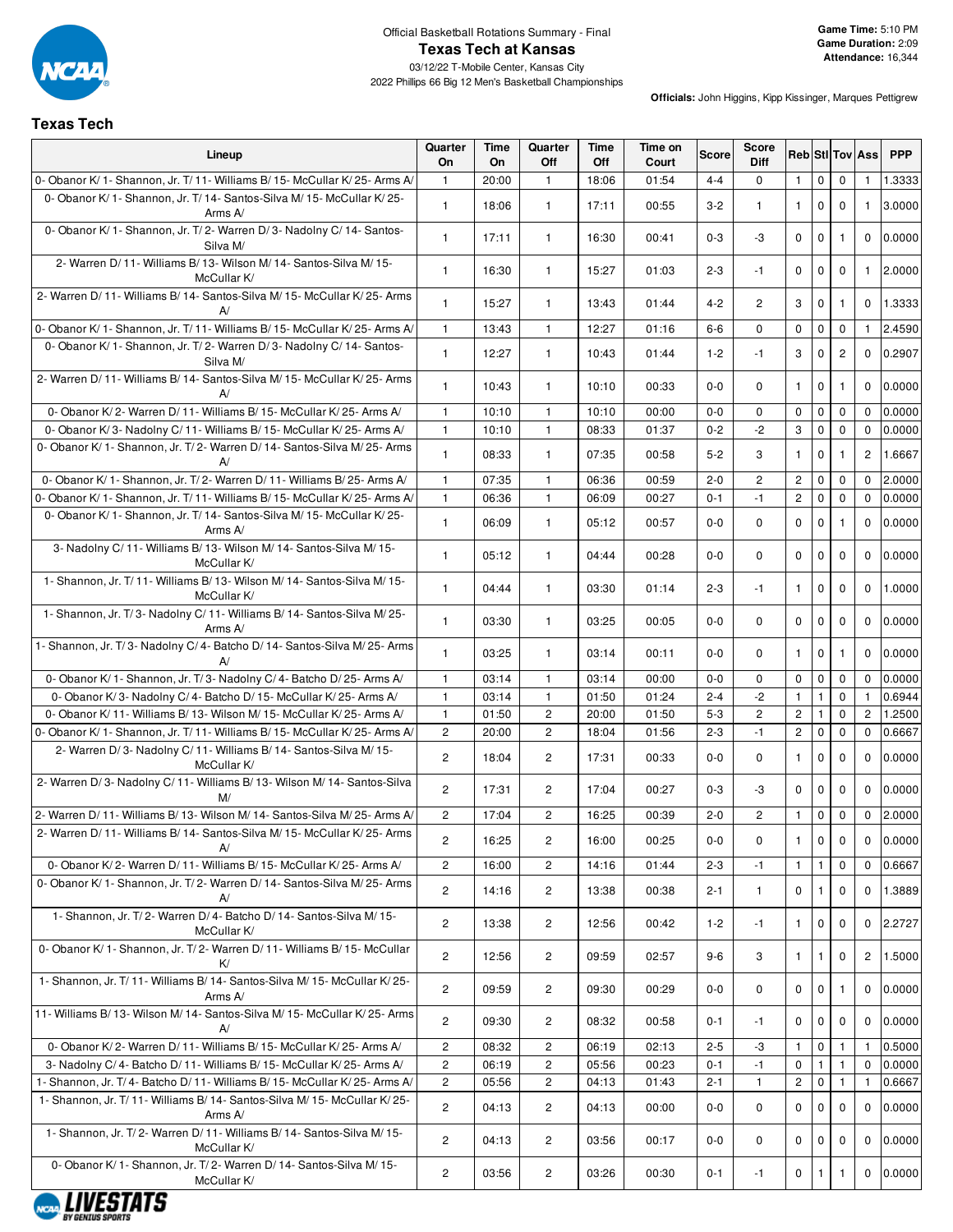

Official Basketball Rotations Summary - Final **Texas Tech at Kansas**

03/12/22 T-Mobile Center, Kansas City 2022 Phillips 66 Big 12 Men's Basketball Championships **Game Time:** 5:10 PM **Game Duration:** 2:09 **Attendance:** 16,344

### **Texas Tech**

| Lineup                                                                       | Quarter<br>On | <b>Time</b><br>On | Quarter<br><b>Off</b> | Time<br>Off | Time on<br>Court | <b>Score</b> | Score<br><b>Diff</b> |          |             | <b>RebiStilToviAssi</b> | <b>PPP</b> |
|------------------------------------------------------------------------------|---------------|-------------------|-----------------------|-------------|------------------|--------------|----------------------|----------|-------------|-------------------------|------------|
| 10- Obanor K/ 1- Shannon, Jr. T/ 11- Williams B/ 15- McCullar K/ 25- Arms A/ |               | 03:26             |                       | 02:44       | 00:42            | $2 - 2$      |                      | $\Omega$ | $\Omega$    |                         | .0000      |
| 1- Shannon, Jr. T/4- Batcho D/11- Williams B/15- McCullar K/25- Arms A/      |               | 02:44             |                       | 01:05       | 01:39            | $0 - 4$      | $-4$                 |          | $\mathbf 0$ |                         | 0.0000     |
| O- Obanor K/ 1- Shannon. Jr. T/ 11- Williams B/ 15- McCullar K/ 25- Arms A/  |               | 01:05             |                       | 00:59       | 00:06            | $0 - 0$      |                      |          | $\Omega$    | 0                       | 0.0000     |
| 1- Shannon, Jr. T/4- Batcho D/11- Williams B/15- McCullar K/25- Arms A/      |               | 00:59             |                       | 00:49       | 00:10            | $2 - 0$      |                      |          | $\Omega$    |                         | 2.2727     |
| 0- Obanor K/ 1- Shannon, Jr. T/ 11- Williams B/ 15- McCullar K/ 25- Arms A/  |               | 00:49             |                       | 00:32       | 00:16            | $0 - 2$      | -2                   | $\Omega$ | $\Omega$    | $\Omega$                | 0.0000     |
| 0- Obanor K/ 1- Shannon, Jr. T/ 2- Warren D/ 15- McCullar K/ 25- Arms A/     | 2             | 00:32             |                       | 00:00       | 00:33            | $3-2$        |                      | 0        | 0           |                         | 2.0833     |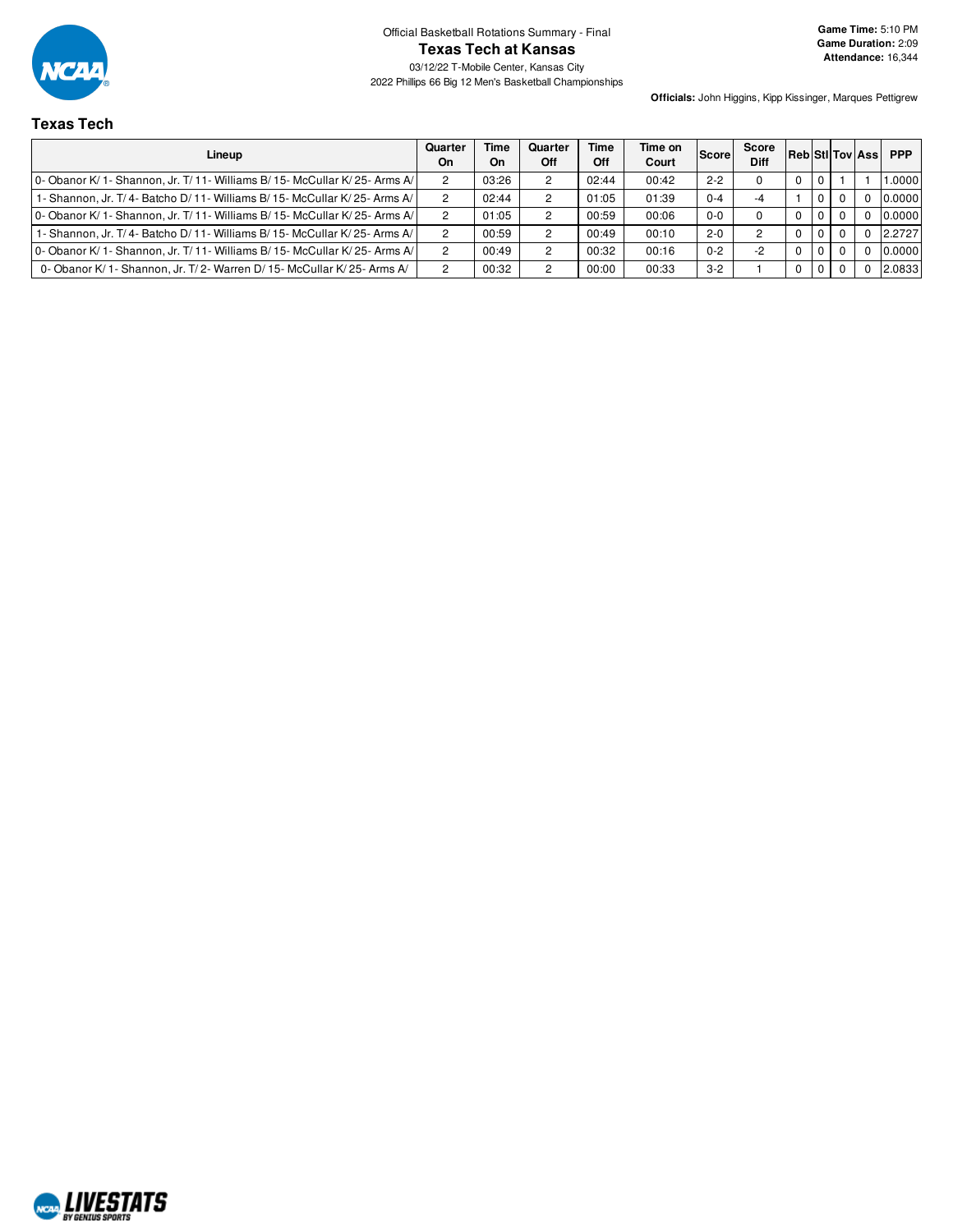

2022 Phillips 66 Big 12 Men's Basketball Championships

**Kansas**

| Lineup                                                                        | Quarter<br><b>On</b> | Time<br>On | Quarter<br><b>Off</b> | Time<br>Off | Time on<br>Court | <b>Score</b> | <b>Score</b><br><b>Diff</b> |                |                |                | <b>Reb</b> StilTov Ass | <b>PPP</b> |
|-------------------------------------------------------------------------------|----------------------|------------|-----------------------|-------------|------------------|--------------|-----------------------------|----------------|----------------|----------------|------------------------|------------|
| 2- Braun C/3- Harris D/10- Wilson J/30- Agbaii O/33- McCormack D/             |                      | 20:00      | 1                     | 15:27       | 04:33            | $12-9$       | 3                           | $\mathbf{1}$   |                | 0              | 2                      | 1.7751     |
| 2- Braun C/3- Harris D/11- Martin R/30- Agbaji O/33- McCormack D/             | $\overline{1}$       | 15:27      | 1                     | 13:43       | 01:44            | $2 - 4$      | $-2$                        | $\mathbf 0$    |                | $\Omega$       | $\Omega$               | 0.6944     |
| 2- Braun C/3- Harris D/11- Martin R/30- Agbaii O/44- Lightfoot M/             | 1                    | 13:43      | 1                     | 12:27       | 01:16            | $6 - 6$      | $\Omega$                    | 0              | $\mathbf{0}$   | $\Omega$       |                        | 2.4590     |
| 2- Braun C/ 10- Wilson J/ 11- Martin R/ 30- Agbaii O/ 44- Lightfoot M/        | 1                    | 12:27      | 1                     | 10:43       | 01:44            | $2 - 1$      | 1                           | $\overline{2}$ | $\overline{2}$ | $\Omega$       |                        | 0.5000     |
| 1- Yesufu J/2- Braun C/3- Harris D/10- Wilson J/44- Lightfoot M/              | 1                    | 10:43      | 1                     | 10:10       | 00:33            | $0 - 0$      | $\Omega$                    | $\mathbf 0$    |                |                | $\Omega$               | 0.0000     |
| 1- Yesufu J/2- Braun C/10- Wilson J/30- Agbaji O/44- Lightfoot M/             | $\mathbf{1}$         | 10:10      | 1.                    | 09:31       | 00:39            | $1 - 0$      | 1                           | $\mathbf{1}$   | $\mathbf 0$    | $\Omega$       | $\Omega$               | 2.2727     |
| 1- Yesufu J/2- Braun C/10- Wilson J/30- Agbaji O/33- McCormack D/             | $\overline{1}$       | 09:31      | 1                     | 07:03       | 02:28            | $3-5$        | $-2$                        | $\overline{c}$ | $\mathbf 0$    | $\Omega$       |                        | 0.5515     |
| 2- Braun C/10- Wilson J/11- Martin R/30- Agbaji O/33- McCormack D/            | 1                    | 07:03      | 1                     | 05:12       | 01:51            | $1 - 2$      | $-1$                        | 3              | $\Omega$       |                | $\Omega$               | 0.3472     |
| 2- Braun C/ 10- Wilson J/ 11- Martin R/ 30- Agbaii O/ 44- Lightfoot M/        | $\mathbf{1}$         | 05:12      | 1                     | 03:14       | 01:58            | $3 - 2$      | 1                           | $\mathbf{1}$   | $\mathbf{0}$   |                |                        | 1.2295     |
| 2- Braun C/10- Wilson J/11- Martin R/30- Agbaji O/33- McCormack D/            | $\overline{1}$       | 03:14      | 1                     | 02:03       | 01:11            | $3 - 2$      | 1                           | $\mathbf{1}$   | $\Omega$       |                | $\Omega$               | 1.0000     |
| 2- Braun C/11- Martin R/30- Agbaji O/33- McCormack D/55- Coleman-<br>Lands J/ |                      | 02:03      | $\overline{c}$        | 20:00       | 02:03            | $4 - 5$      | $-1$                        | $\overline{4}$ | $\Omega$       |                | $\mathbf 0$            | 0.8197     |
| 2- Braun C/3- Harris D/10- Wilson J/30- Agbaji O/33- McCormack D/             | $\overline{2}$       | 20:00      | $\overline{2}$        | 14:16       | 05:44            | $9-6$        | 3                           | 8              | $\mathbf 0$    | 3              |                        | 0.8272     |
| 2- Braun C/ 10- Wilson J/ 11- Martin R/ 30- Agbaji O/ 33- McCormack D/        | $\overline{2}$       | 14:16      | $\overline{2}$        | 13:38       | 00:38            | $1 - 2$      | $-1$                        | $\mathbf 0$    | $\mathbf 0$    |                | $\Omega$               | 0.6944     |
| 3- Harris D/10- Wilson J/11- Martin R/30- Agbaji O/33- McCormack D/           | $\overline{2}$       | 13:38      | $\overline{2}$        | 11:47       | 01:51            | $4 - 8$      | $-4$                        | $\mathbf{1}$   | $\mathbf{0}$   |                |                        | 1.3333     |
| 3- Harris D/ 10- Wilson J/ 11- Martin R/ 30- Agbaji O/ 44- Lightfoot M/       | $\overline{2}$       | 11:47      | $\overline{2}$        | 09:59       | 01:48            | $4 - 2$      | $\overline{2}$              | $\overline{2}$ | $\mathbf 0$    |                | $\overline{2}$         | 1.0000     |
| 2- Braun C/ 10- Wilson J/ 11- Martin R/ 30- Agbaji O/ 44- Lightfoot M/        | $\mathbf{2}$         | 09:59      | $\overline{2}$        | 08:32       | 01:27            | $2 - 0$      | $\overline{2}$              | $\overline{c}$ |                | 0              | $\Omega$               | 1.1364     |
| 2- Braun C/3- Harris D/10- Wilson J/11- Martin R/44- Lightfoot M/             | $\overline{2}$       | 08:32      | $\overline{2}$        | 07:24       | 01:08            | $2 - 2$      | $\Omega$                    | $\Omega$       | $\mathbf 0$    | $\Omega$       |                        | 2.0000     |
| 2- Braun C/ 10- Wilson J/ 11- Martin R/ 30- Agbaji O/ 33- McCormack D/        | $\overline{2}$       | 07:24      | $\overline{2}$        | 01:05       | 06:19            | $11 - 4$     | $\overline{7}$              | 5              | $\overline{2}$ | $\overline{2}$ |                        | 1.0338     |
| 2- Braun C/10- Wilson J/11- Martin R/24- Adams, Jr. K/30- Agbaji O/           | $\overline{2}$       | 01:05      | $\overline{2}$        | 00:59       | 00:06            | $0-0$        | $\Omega$                    | $\mathbf 0$    | $\mathbf 0$    | $\Omega$       | $\Omega$               | 0.0000     |
| 2- Braun C/ 10- Wilson J/ 11- Martin R/ 30- Agbaji O/ 33- McCormack D/        | $\overline{2}$       | 00:59      | $\overline{2}$        | 00:49       | 00:10            | $0 - 2$      | $-2$                        | 0              | $\mathbf{0}$   | $\Omega$       | $\Omega$               | 0.0000     |
| 2- Braun C/10- Wilson J/11- Martin R/24- Adams, Jr. K/30- Agbaji O/           | $\mathbf{2}$         | 00:49      | $\overline{2}$        | 00:27       | 00:22            | $4 - 3$      | $\mathbf{1}$                | $\mathbf{1}$   | $\mathbf{0}$   | $\mathbf 0$    | $\Omega$               | 2.2727     |
| 2- Braun C/3- Harris D/11- Martin R/30- Agbaii O/33- McCormack D/             | $\overline{2}$       | 00:27      | $\overline{2}$        | 00:00       | 00:27            | $0-0$        | $\Omega$                    | $\mathbf 0$    | $\mathbf 0$    | $\Omega$       | $\Omega$               | 0.0000     |

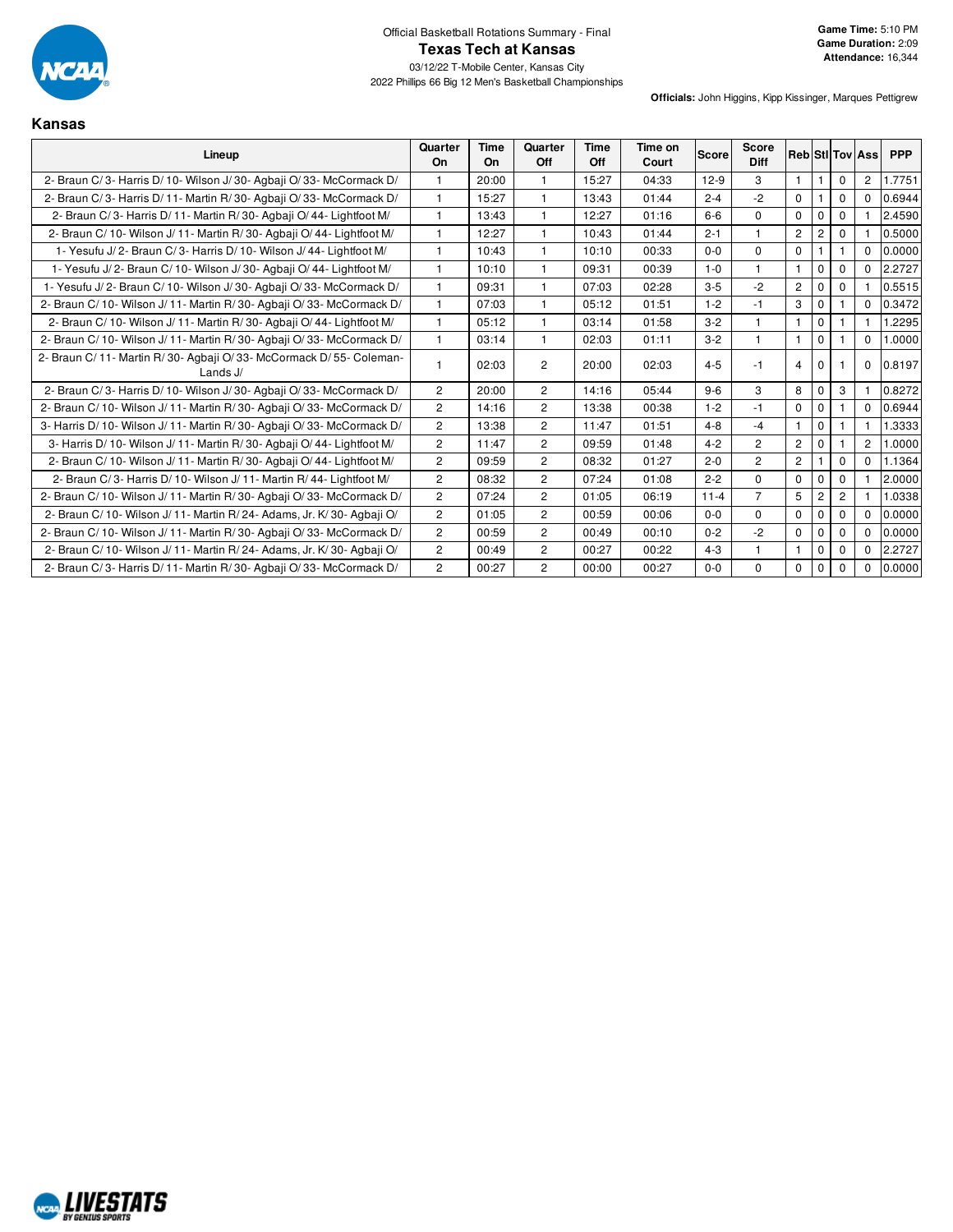

**Texas Tech**

| Lineup                                                                               | <b>Time</b> | Score     | <b>Score Diff</b> | Pts/Min | Reb Stl Tov    |              |                | Ass            | <b>PPP</b> |
|--------------------------------------------------------------------------------------|-------------|-----------|-------------------|---------|----------------|--------------|----------------|----------------|------------|
| 0- Obanor K/1- Shannon, Jr. T/11- Williams B/15- McCullar K/25- Arms A/              | 06:37       | $14 - 18$ | $-4$              | 2.1159  | 5              | $\mathbf 0$  |                | 3              | 1.1254     |
| 0- Obanor K/2- Warren D/11- Williams B/15- McCullar K/25- Arms A/                    | 03:57       | $4 - 8$   | $-4$              | 1.0127  | $\overline{2}$ | $\mathbf{1}$ | $\overline{1}$ | $\mathbf{1}$   | 0.5714     |
| 1- Shannon, Jr. T/4- Batcho D/11- Williams B/15- McCullar K/25- Arms A/              | 03:32       | $4 - 5$   | $-1$              | 1.1321  | 3              | $\mathbf 0$  |                | $\mathbf{1}$   | 0.8403     |
| 0- Obanor K/ 1- Shannon, Jr. T/ 2- Warren D/ 11- Williams B/ 15- McCullar K/         | 02:57       | $9-6$     | 3                 | 3.0508  | $\mathbf{1}$   | $\mathbf{1}$ | $\Omega$       | $\overline{c}$ | 1.5000     |
| 2- Warren D/11- Williams B/14- Santos-Silva M/15- McCullar K/25- Arms A/             | 02:42       | $4 - 2$   | $\overline{2}$    | 1.4815  | 5              | $\mathbf 0$  | $\overline{2}$ | $\Omega$       | 0.8000     |
| 0- Obanor K/ 1- Shannon, Jr. T/ 2- Warren D/ 3- Nadolny C/ 14- Santos-Silva M/       | 02:25       | $1 - 5$   | $-4$              | 0.4138  | 3              | $\mathbf 0$  | 3              | $\Omega$       | 0.2252     |
| 0- Obanor K/1- Shannon, Jr. T/14- Santos-Silva M/15- McCullar K/25- Arms A/          | 01:52       | $3 - 2$   | $\mathbf{1}$      | 1.6071  |                | $\mathbf 0$  |                | $\mathbf{1}$   | 1.0000     |
| 0- Obanor K/11- Williams B/13- Wilson M/15- McCullar K/25- Arms A/                   | 01:50       | $5-3$     | $\overline{2}$    | 2.7273  | $\overline{c}$ | $\mathbf{1}$ | $\Omega$       | $\overline{2}$ | 1.2500     |
| 0- Obanor K/3- Nadolny C/11- Williams B/15- McCullar K/25- Arms A/                   | 01:37       | $0 - 2$   | $-2$              | 0.0000  | 3              | $\mathbf 0$  | $\Omega$       | $\Omega$       | 0.0000     |
| 0- Obanor K/1- Shannon, Jr. T/2- Warren D/14- Santos-Silva M/25- Arms A/             | 01:36       | $7 - 3$   | $\overline{4}$    | 4.3750  | $\mathbf{1}$   | $\mathbf{1}$ | $\mathbf{1}$   | $\overline{2}$ | 1.5766     |
| 0- Obanor K/3- Nadolny C/4- Batcho D/15- McCullar K/25- Arms A/                      | 01:24       | $2 - 4$   | $-2$              | 1.4286  | $\mathbf{1}$   | $\mathbf 1$  | $\Omega$       | 1              | 0.6944     |
| 1- Shannon, Jr. T/ 11- Williams B/ 13- Wilson M/ 14- Santos-Silva M/ 15- McCullar K/ | 01:14       | $2 - 3$   | $-1$              | 1.6216  | $\mathbf{1}$   | $\mathbf 0$  | $\mathbf 0$    | $\Omega$       | 1.0000     |
| 2- Warren D/11- Williams B/13- Wilson M/14- Santos-Silva M/15- McCullar K/           | 01:03       | $2 - 3$   | $-1$              | 1.9048  | $\Omega$       | $\mathbf 0$  | $\mathbf 0$    | $\mathbf{1}$   | 2.0000     |
| 0- Obanor K/ 1- Shannon, Jr. T/ 2- Warren D/ 11- Williams B/ 25- Arms A/             | 00:59       | $2 - 0$   | $\overline{c}$    | 2.0339  | $\overline{c}$ | $\mathbf 0$  | $\mathbf 0$    | $\Omega$       | 2.0000     |
| 11- Williams B/ 13- Wilson M/ 14- Santos-Silva M/ 15- McCullar K/ 25- Arms A/        | 00:58       | $0 - 1$   | $-1$              | 0.0000  | $\Omega$       | $\mathbf 0$  | $\mathbf 0$    | $\Omega$       | 0.0000     |
| 1- Shannon, Jr. T/2- Warren D/4- Batcho D/14- Santos-Silva M/15- McCullar K/         | 00:42       | $1 - 2$   | $-1$              | 1.4286  | $\mathbf{1}$   | $\mathbf 0$  | $\mathbf 0$    | $\Omega$       | 2.2727     |
| 2- Warren D/11- Williams B/13- Wilson M/14- Santos-Silva M/25- Arms A/               | 00:39       | $2 - 0$   | $\overline{2}$    | 3.0769  | $\mathbf{1}$   | $\mathbf 0$  | $\mathbf 0$    | $\Omega$       | 2.0000     |
| 2- Warren D/3- Nadolny C/11- Williams B/14- Santos-Silva M/15- McCullar K/           | 00:33       | $0 - 0$   | $\mathbf 0$       | 0.0000  | $\mathbf{1}$   | $\mathbf 0$  | $\mathbf 0$    | $\mathbf 0$    | 0.0000     |
| 0- Obanor K/ 1- Shannon, Jr. T/ 2- Warren D/ 15- McCullar K/ 25- Arms A/             | 00:33       | $3 - 2$   | $\mathbf{1}$      | 5.4545  | $\mathbf 0$    | $\mathbf 0$  | 0              | $\mathbf 0$    | 2.0833     |
| 0- Obanor K/ 1- Shannon, Jr. T/ 2- Warren D/ 14- Santos-Silva M/ 15- McCullar K/     | 00:30       | $0 - 1$   | $-1$              | 0.0000  | $\mathbf 0$    | $\mathbf{1}$ | $\overline{1}$ | $\Omega$       | 0.0000     |
| 1- Shannon, Jr. T/ 11- Williams B/ 14- Santos-Silva M/ 15- McCullar K/ 25- Arms A/   | 00:29       | $0 - 0$   | $\mathbf 0$       | 0.0000  | $\mathbf 0$    | 0            | $\mathbf{1}$   | $\Omega$       | 0.0000     |
| 3- Nadolny C/11- Williams B/13- Wilson M/14- Santos-Silva M/15- McCullar K/          | 00:28       | $0 - 0$   | $\mathbf 0$       | 0.0000  | $\mathbf 0$    | $\mathbf 0$  | $\mathbf 0$    | $\Omega$       | 0.0000     |
| 2- Warren D/3- Nadolny C/11- Williams B/13- Wilson M/14- Santos-Silva M/             | 00:27       | $0 - 3$   | $-3$              | 0.0000  | $\mathbf 0$    | $\mathbf 0$  | $\mathbf 0$    | $\Omega$       | 0.0000     |
| 3- Nadolny C/4- Batcho D/11- Williams B/15- McCullar K/25- Arms A/                   | 00:23       | $0 - 1$   | $-1$              | 0.0000  | $\mathbf 0$    | $\mathbf{1}$ | $\overline{1}$ | $\Omega$       | 0.0000     |
| 1- Shannon, Jr. T/ 2- Warren D/ 11- Williams B/ 14- Santos-Silva M/ 15- McCullar K/  | 00:17       | $0 - 0$   | $\mathbf 0$       | 0.0000  | $\mathbf 0$    | 0            | $\mathbf 0$    | $\Omega$       | 0.0000     |
| 1- Shannon, Jr. T/3- Nadolny C/4- Batcho D/14- Santos-Silva M/25- Arms A/            | 00:11       | $0 - 0$   | $\pmb{0}$         | 0.0000  | $\mathbf{1}$   | $\mathbf 0$  | $\mathbf 1$    | $\mathbf 0$    | 0.0000     |
| 1- Shannon, Jr. T/3- Nadolny C/11- Williams B/14- Santos-Silva M/25- Arms A/         | 00:05       | $0 - 0$   | $\mathbf 0$       | 0.0000  | $\mathbf 0$    | $\mathbf 0$  | $\mathbf 0$    | $\mathbf 0$    | 0.0000     |
| 0- Obanor K/1- Shannon, Jr. T/3- Nadolny C/4- Batcho D/25- Arms A/                   | 00:00       | $0-0$     | $\mathbf 0$       | NaN     | $\Omega$       | $\mathbf 0$  | $\Omega$       | $\Omega$       | 0.0000     |